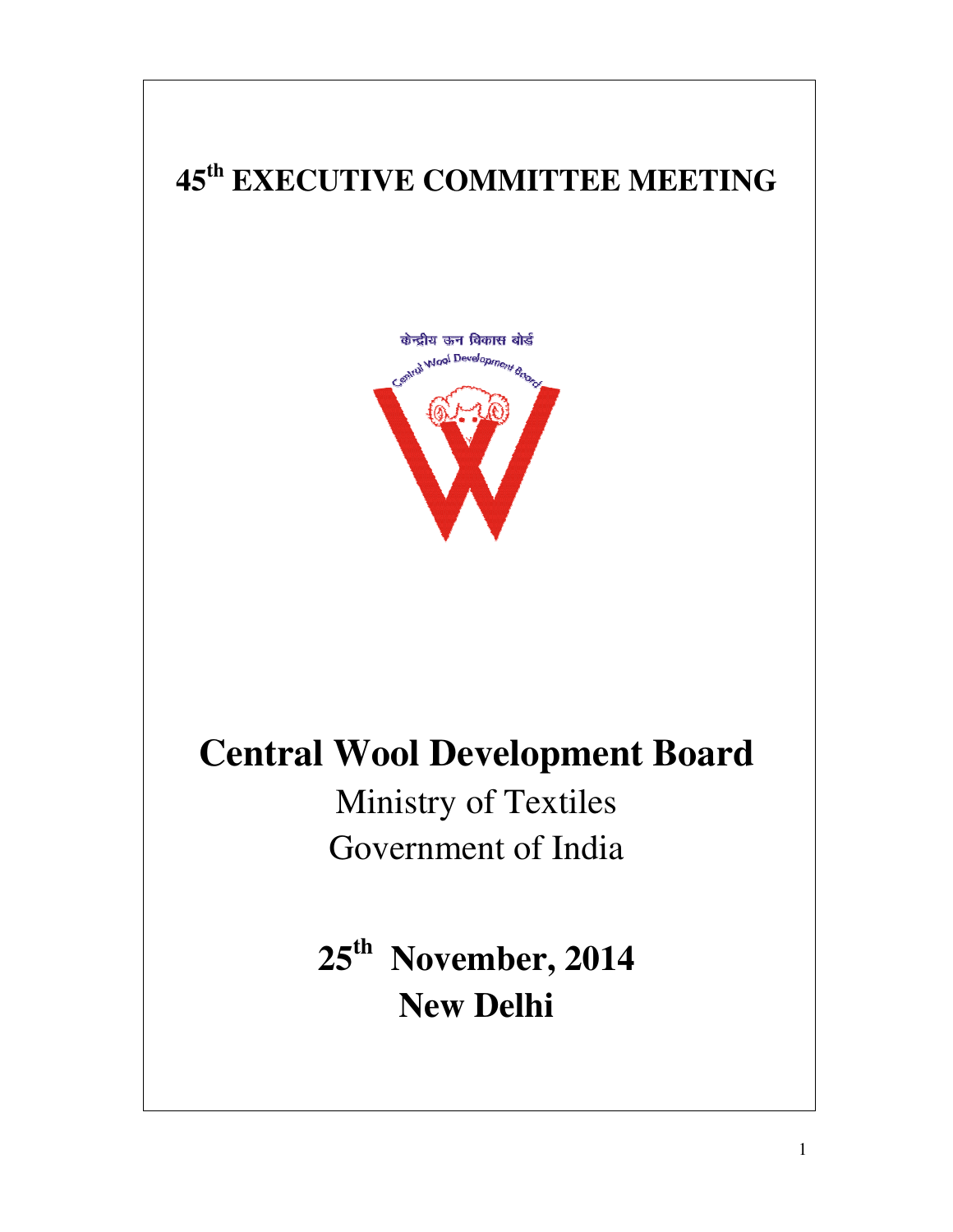# **AGENDA ITEM FOR 45th EXECUTIVE COMMITTEE MEETING OF CENTRAL WOOL DEVELOPMENT BOARD, JODHPUR TO BE HELD ON 25th NOV., 2014 AT UDYOG BHAWAN, NEW DELHI**

| S.<br>No.      | Agenda item                                                                                                                                             | Page<br>No.    |
|----------------|---------------------------------------------------------------------------------------------------------------------------------------------------------|----------------|
| $\mathbf{1}$   | Confirmation of minutes of the 44 <sup>th</sup> meeting of the Executive<br>Committee held on 23 <sup>rd</sup> May, 2014 at New Delhi.                  | 3              |
| $\overline{2}$ | Action Taken Report on the decisions of the 44 <sup>th</sup> meeting of the<br>Executive Committee.                                                     | 3              |
| 3              | Discussion on BE & RE of current Financial Year 2014-15 and<br>progress made under it by the CWDB till date.                                            | $\overline{4}$ |
| $\overline{4}$ | Discussion and approval of pending project proposals as<br>recommended by $27th$ meetings of the Project Committee of<br>CWDB held on $7th$ Nov., 2014. | 6              |
| 5              | Discussion on procurement of Sheep Shearing Machines directly<br>by the Implementing Agencies under Quality Processing of Wool<br>scheme                | 10             |
|                | Any other item with the permission of the Chair                                                                                                         |                |

# List of Annexure

| Annex. No. | Page No.  |
|------------|-----------|
|            | $12 - 21$ |
|            | $22 - 24$ |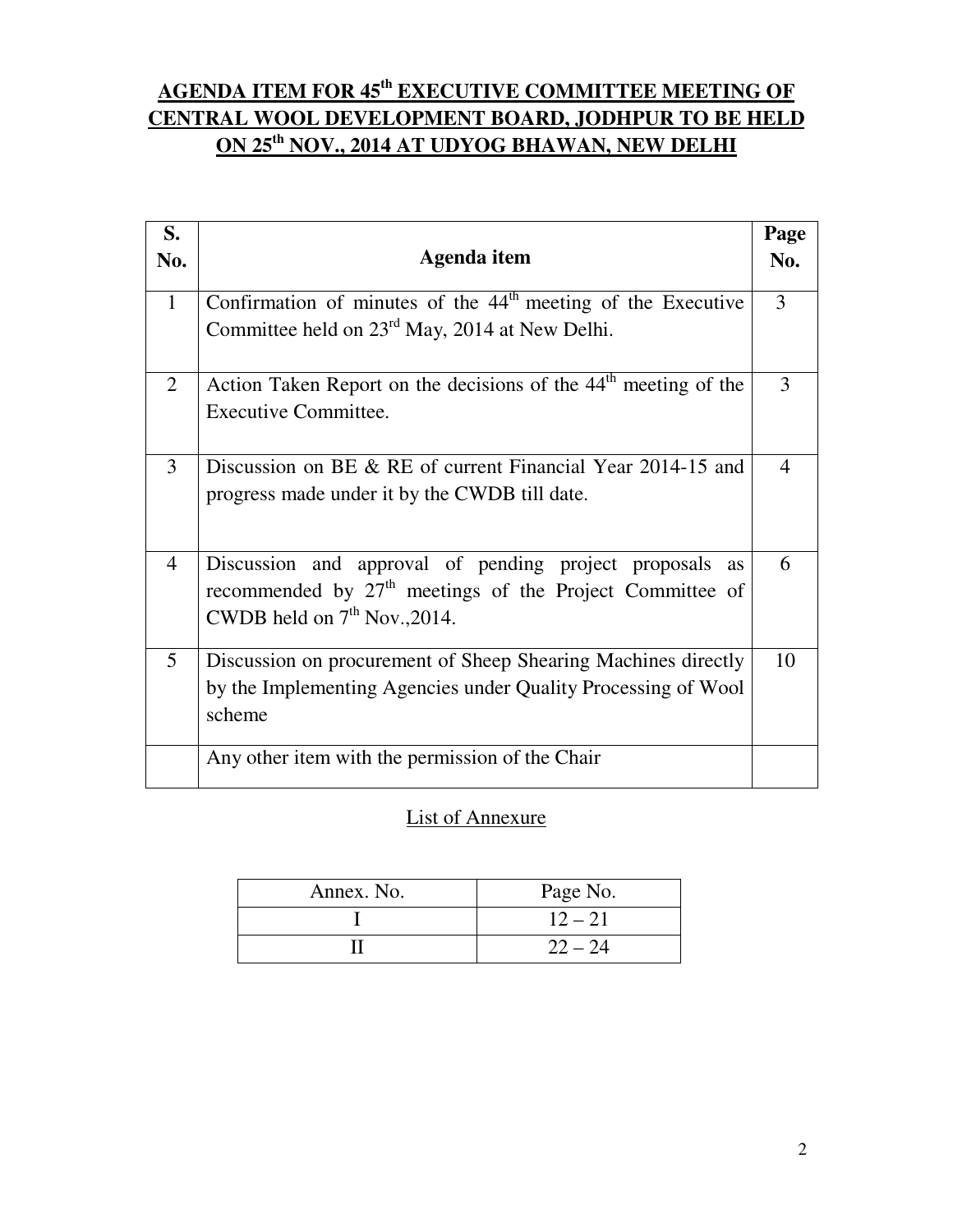# **AGENDA ITEM FOR 45th EXECUTIVE COMMITTEE MEETING OF C.W.D.B., JODHPUR TO BE HELD ON 25th NOV., 2014 AT UDYOG BHAWAN, NEW DELHI**

# **1. CONFIRMATION OF THE MINUTES OF THE 44TH MEETING OF THE EXECUTIVE COMMITTEE HELD ON 23RD MAY, 2014 AT NEW DELHI.**

The  $44<sup>th</sup>$  Meeting of the Executive Committee of the CWDB was held on  $23<sup>rd</sup>$  May, 2014 at New Delhi. Copy of minutes of the meeting is enclosed as **Annexure-I (Page no. 12 to 21)** for perusal. Since no comment was received from any member, the minutes may be confirmed.

# **2. ACTION TAKEN REPORT ON THE DECISIONS OF 44TH MEETING OF THE EXECUTIVE COMMITTEE OF THE BOARD.**

| <b>SN</b>      | <b>Decisions</b>                                                                                                                                                                                 | Follow up action taken                                                                                                                                                                                                                                                    |  |
|----------------|--------------------------------------------------------------------------------------------------------------------------------------------------------------------------------------------------|---------------------------------------------------------------------------------------------------------------------------------------------------------------------------------------------------------------------------------------------------------------------------|--|
| $\mathbf{1}$   | Angora project proposals of Deptt. of Animal<br>Husbandry & Veterinary, Govt. of Nagaland<br>be put up again in next EC meeting.                                                                 | The proposal is again put up for<br>consideration and necessary approval.                                                                                                                                                                                                 |  |
| $\overline{2}$ | To prepare the proposal for organizing short<br>Training programme in<br>Sheep AI<br>term<br>technique with cost of Rs. 4 lakhs.                                                                 | The Board has sanctioned Rs. 4 lakhs to<br>organize the<br><b>CSWRI</b><br>to<br>training<br>programme in sheep AI techniques.                                                                                                                                            |  |
| 3              | Approval for holding sheep farmers Mela in<br>CSWRI, Avikanagar with financial assistance<br>of Rs. 4 lakhs under HRD & Promotional<br>activity scheme.                                          | The Board has sanctioned Rs. 4 lakhs to<br>CSWRI to organize sheep farmers Mela<br>in CSWRI, Avikanagar campus. It held<br>on 12/11/2014.                                                                                                                                 |  |
| $\overline{4}$ | Committee constituted by MOT to suggest a<br>mechanism so that Pashmina Goat rearers get<br>better price for their wool and must submit its<br>report at the earliest.                           | had<br>already<br>Committee<br>made<br>its<br>recommendation and directed LAHDC to<br>do Open Auction of the Pashmina Wool<br>through newspaper Advertisement.                                                                                                            |  |
| 5              | Direction to WRA to submit a proposal for<br>dissemination of the outcome of different<br>R&D Projects completed by it to Woollen<br>Industry and various stakeholders for capacity<br>building. | The CWDB requested WRA to submit a<br>dissemination<br>for<br>proposal<br>of<br>the<br>outcome of different R&D Projects<br>completed by it to Woollen Industry and<br>stakeholders<br>various<br>for<br>capacity<br>building<br>&.Proposal<br>have<br>been<br>submitted. |  |
| 6              | Progress Report of all the ongoing project shall<br>be permanent Agenda Item of the executive<br>Committee.                                                                                      | Progress report of all ongoing Project<br>have been attached.                                                                                                                                                                                                             |  |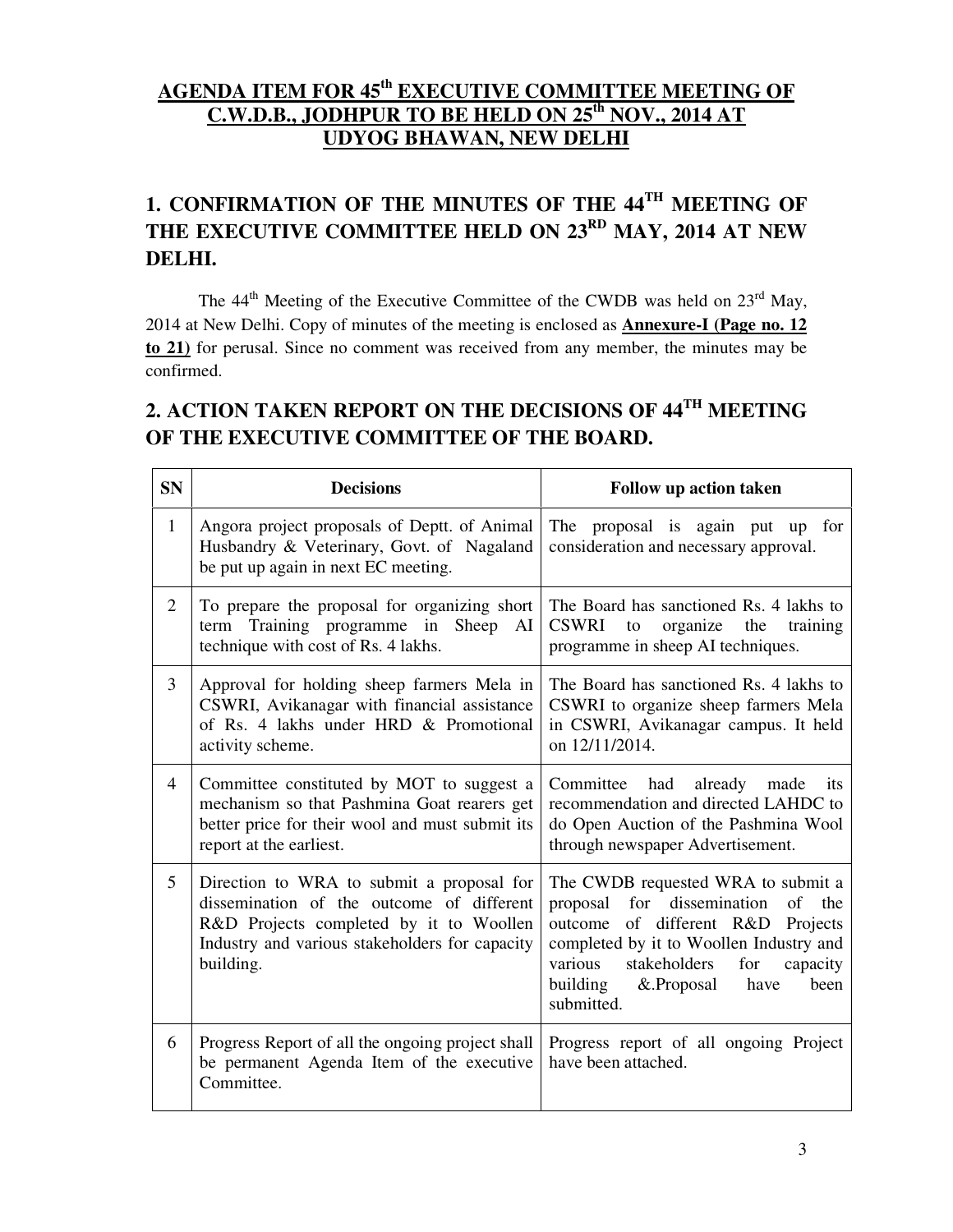| 7  | SWIS proposal of RLDB Jaipur for<br>Strengthening of one Sheep Breeding Farm at<br>Fatehpur approved in principle with the<br>condition that RLDB will submit components<br>it proposes to cover under Rs. 20 lakh.                                                                                                | The Board has received the proposal<br>from RLDB and Sanction order will be<br>issued soon.                                                                                                     |
|----|--------------------------------------------------------------------------------------------------------------------------------------------------------------------------------------------------------------------------------------------------------------------------------------------------------------------|-------------------------------------------------------------------------------------------------------------------------------------------------------------------------------------------------|
| 8  | Collection of Data regarding raw wool<br>production is an important success indicator of<br>RFD to monitor the progress made in the<br>The Committee directed that these<br>sector.<br>figures must be collected by CWDB from<br>different wool producing States.                                                  | Board has requested to State govt. to<br>provide wool production data but no<br>response have been received. Ministry of<br>Agriculture compile these data annually.                            |
| 9  | Data regarding production of woolen items:<br>CWDB should take up the matter with IWMF/<br>WOOLTEXPRO and office of the Textiles<br>Commissioner to put in place a mechanism so<br>that these figures are compiled accurately and<br>send a report to Ministry in a month's time<br>informing about the mechanism. | Textile<br>Commissioner<br>office<br>has<br>informed that they are taking these data<br>from the IWMF and Board shall collect<br>these data directly from IWMF                                  |
| 10 | For CFC established in Ludhiana and Kekri<br>(which are in-operational), a team of CWDB<br>and CSWRI official be deputed to visit and<br>submit the report.                                                                                                                                                        | Team had visited. Both Agency has<br>expressed their inability to run and<br>suggested to handover the machineries<br>under CFC to some other agency as they<br>are still in working condition. |

# **3. DISCUSSION ON B.E. & R.E. OF CURRENT FINANCIAL YEAR 2014-15 AND PROGRESS MADE UNDER IT BY THE C.W.D.B. TILL DATE.**

 BE & RE for current financial year 2014-15 and progress made under it upto till date is placed before the Executive Committee for discussion and approval, as under:

|              |                                           |                                                   |                 |      |                                 |      | (Rs. in crore)                           |      |
|--------------|-------------------------------------------|---------------------------------------------------|-----------------|------|---------------------------------|------|------------------------------------------|------|
| <b>SN</b>    | Name of                                   | <b>Budget Estimates</b><br>(B.E.)<br><b>Units</b> |                 |      | <b>Revised Estimates (R.E.)</b> |      | <b>Achievement</b><br>(upto Sept., 2014) |      |
|              | <b>Scheme</b>                             |                                                   | Phy.            | Fin. | Phy.                            | Fin. | Phy.                                     | Fin. |
| I            | Integrated Wool Improvement & Development |                                                   |                 |      |                                 |      |                                          |      |
|              | Programme                                 |                                                   |                 |      |                                 |      |                                          |      |
| $\mathsf{A}$ | Sheep $\&$                                | No. of                                            | 28 lakh sheep   |      |                                 |      | 21 lakh sheep                            |      |
|              | Wool                                      | sheep                                             | $(10 new + 18)$ |      | 28 lakh sheep (10)              |      | $(3$ new + 18                            |      |
|              | Improvement                               | in lakh,                                          | lakh            | 5.00 | $new + 18$ lakh                 | 6.50 | lakh                                     |      |
|              | Scheme                                    | Feed                                              | ongoing) $&$    |      | ongoing) $\&$                   |      | ongoing) $\&$                            | 5.12 |
|              | (SWIS)                                    | Supplem                                           | FS to 75,000    |      | FS to 75,000 sheep              |      | FS to 25,000                             |      |
|              |                                           | ent (FS)                                          | sheep           |      |                                 |      | sheep                                    |      |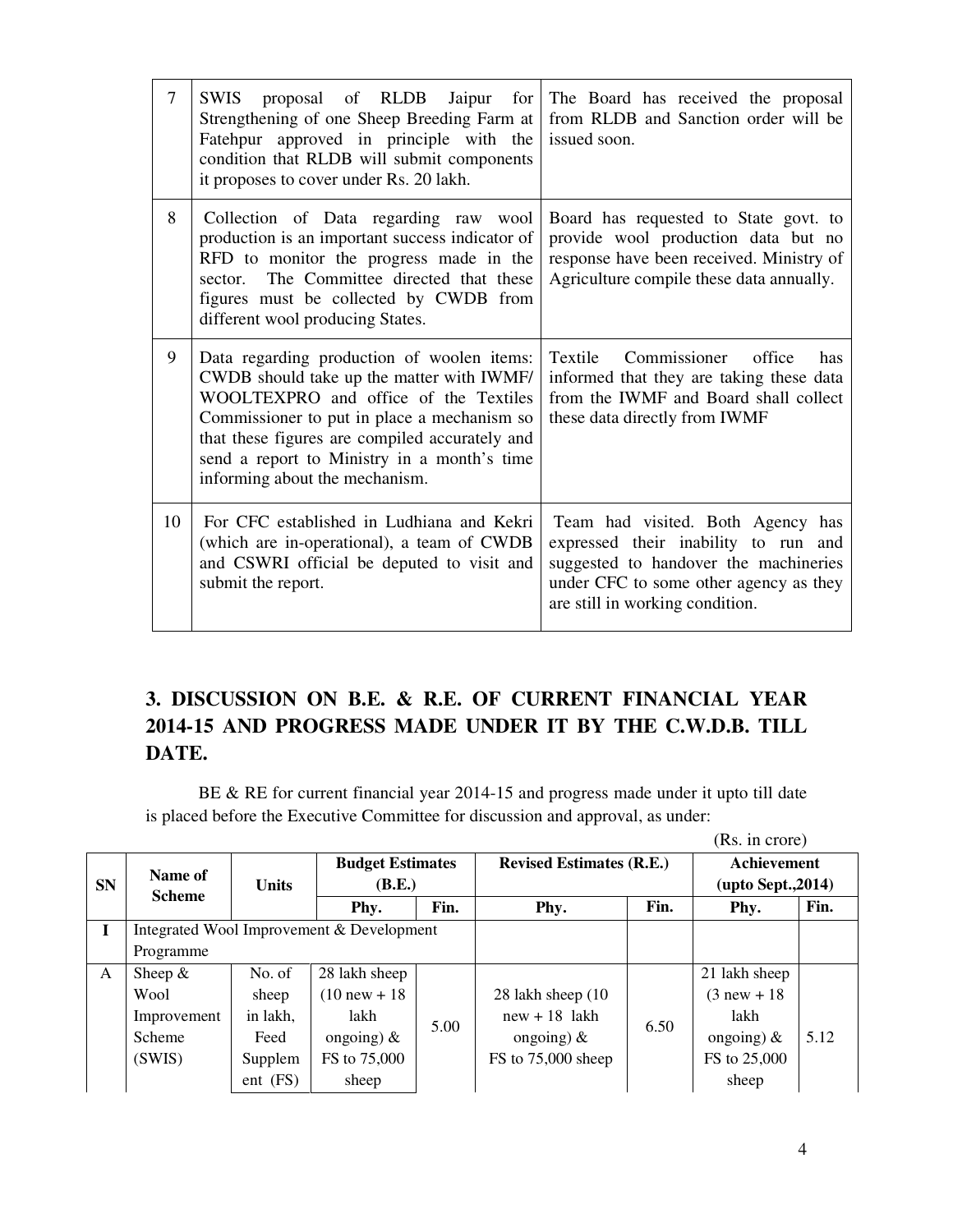| B                | Angora Wool<br>Development<br>Scheme                                         | No. of<br>angora<br>rabbits                  | 1,500 Angora<br>rabbits (1,200<br>ongoing $+$<br>300 new)                                        | 0.50 | 1,500 Angora<br>rabbits $(1,200)$<br>ongoing $+300$ new)                   | 0.25 | 1,200 Angora<br>rabbits under<br>ongoing<br>projects                                | 0.08 |
|------------------|------------------------------------------------------------------------------|----------------------------------------------|--------------------------------------------------------------------------------------------------|------|----------------------------------------------------------------------------|------|-------------------------------------------------------------------------------------|------|
| $\mathsf{C}$     | Pashmina<br>Wool<br>Development<br>Scheme                                    | Pashmina<br>Goats &<br>No. of<br>families    | $\overline{2}$ lakh goats<br>& 800<br>families<br>(ongoing<br>projects)<br>FS to 40,000<br>goats | 8.00 | 2 lakh goats & 800<br>families (ongoing<br>projects)<br>FS to 40,000 goats | 7.00 | 2 lakh goats<br>& 800<br>families<br>(ongoing<br>projects) FS<br>to 40,000<br>goats | 5.25 |
| D                | Human<br>Resource<br>Development<br>$\&$<br>Promotional<br><b>Activities</b> | HRD,<br>Woollen<br>Expo,<br>Training,<br>R&D | Training to<br>200 persons,<br>7 Expos &<br>up-gradation<br>of 3 Labs.                           | 5.00 | Training to 200<br>persons, 7 Expos &<br>up-gradation of 3<br>Labs.        | 4.50 | Training to<br>130 persons,<br>& 2 Expos.                                           | 3.24 |
| $\mathbf{I}$     | Quality<br>Processing<br>of Wool<br><b>Scheme</b>                            | Common<br>Facility<br>Centres<br>(CFC)       | CFC <sub>24</sub><br>Sheep<br>Shearing<br><b>Machines</b>                                        | 0.50 | CFC 42 Sheep<br><b>Shearing Machines</b>                                   | 0.75 | CFC <sub>42</sub><br>Sheep<br>Shearing<br>Machines                                  | 0.75 |
| $\mathbf{I}$     | <b>Social Security Scheme</b>                                                |                                              |                                                                                                  |      |                                                                            |      |                                                                                     |      |
| A                | Sheep<br><b>Breeders</b><br>Insurance<br>Scheme                              | No. of<br>sheep<br>breeders                  | 30,000 sheep<br>breeders                                                                         | 0.75 | 30,000 sheep<br>breeders                                                   | 0.75 | 10,592 sheep<br>breeders                                                            | 0.33 |
| B                | Sheep<br>Insurance<br>Scheme                                                 | No. of<br>sheep                              | 50,000 sheep                                                                                     | 0.25 | 50,000 sheep                                                               | 0.25 |                                                                                     | 0.0  |
| Total (I+II+III) |                                                                              |                                              | 20                                                                                               |      | 20                                                                         |      | 14.77                                                                               |      |

# **4. DISCUSSION AND APPROVAL OF PENDING PROJECT PROPOSALS AS RECOMMENDED BY 27TH MEETING OF THE PROJECT COMMITTEE OF THE BOARD HELD ON 7TH NOV., 2014.**

The  $27<sup>th</sup>$  Project Committee meeting of the CWDB held on  $7<sup>th</sup>$  November, 2014 at Jodhpur has considered and recommended following project proposals to the Executive Committee for necessary approval and implementation during financial year 2014-15.

**I. Name of Scheme : Sheep & Wool Improvement Scheme (SWIS)** 

**A.** Implementing Agency : **Gujarat Sheep & Wool Development Corp. Ltd., (GUSHEEL) Gandhinagar—**

| <b>Particulars</b><br><b>Unit cost</b> |         | <b>Financial outlay for 2014-15</b> |                  |  |
|----------------------------------------|---------|-------------------------------------|------------------|--|
|                                        |         | <b>Physical unit</b>                | <b>Financial</b> |  |
| Distribution of stud Ram under Rs.     | $500/-$ | 500 stud rams $@$ Rs.               | Rs. 25 lakhs     |  |
| Breed Improvement component            | Ram     | $5,000/$ - ram                      |                  |  |
| TOTAL                                  |         |                                     | Rs. 25 lakhs     |  |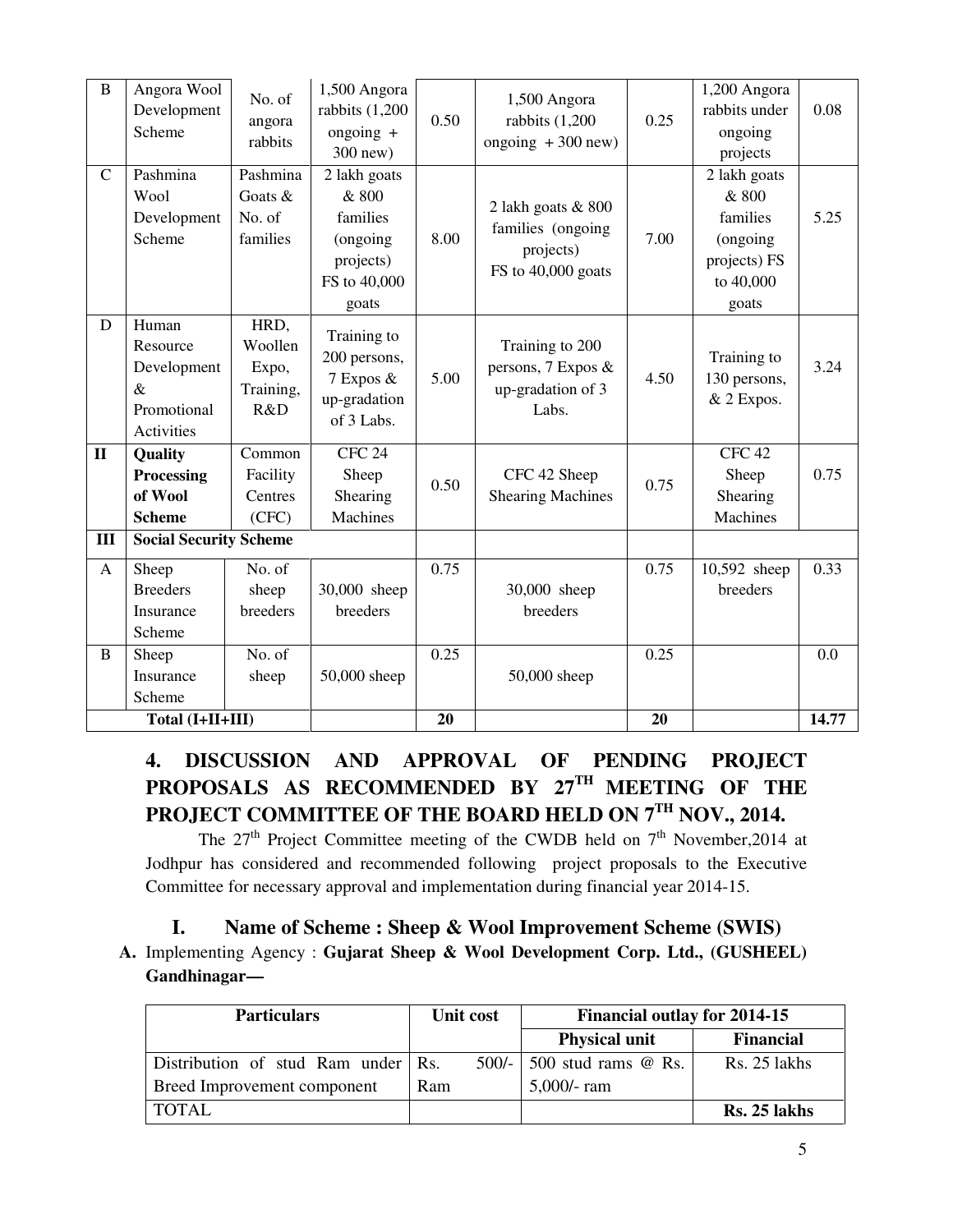**B.** Implementing Agency: **Telangana Sheep & Goat Development Co-op. Fed. Ltd., Hyderabad.** 

| <b>Particulars</b>           | Unit cost               | <b>Financial outlay for 2014-15</b> |                  |
|------------------------------|-------------------------|-------------------------------------|------------------|
|                              |                         | <b>Physical unit</b>                | <b>Financial</b> |
| <b>Health Care</b>           | 18/<br>Rs.<br>sheep     | 2 lakh new sheep to be              | Rs. 36 lakhs     |
|                              | annually                | covered                             |                  |
| Distribution of stud Ram     | Rs. 5,000/- Ram         | 300 stud rams @<br>Rs.              | Rs. 15 lakhs     |
| under Breed Improvement      |                         | 5,000/- ram                         |                  |
| Administrative<br>to<br>cost | $Rs. 5/- per$<br>sheep, | 2 lakh sheep $@$ Rs. 5/-            | Rs. 10 lakhs     |
| implementing agency for      | annually                | sheep annually                      |                  |
| implementation of project    |                         |                                     |                  |
| Total                        |                         |                                     | Rs. 61 lakh      |

## **C. Karnataka Sheep and Wool Development Corporation Ltd., Bangalore-**

|     |                                              |                                  |                 | (Rs. in Lakhs)  |
|-----|----------------------------------------------|----------------------------------|-----------------|-----------------|
| S.N | <b>Activities/Particulars</b>                | Unit                             | <b>Grant</b> in | <b>Grant</b> in |
|     |                                              |                                  | 2014-15         | 2015-16         |
| 1.  | Health care for sheep $\omega$ Rs. 18/-      | 0.50 lakh sheep per              | 54.00           | 54.00           |
|     | sheep per annum for 3 lakh new               | project area (5 lakh             |                 |                 |
|     | sheep $(6 \text{ project areas of } 50,000)$ | sheep) $\omega$ Rs. 18/-         |                 |                 |
|     | sheep of each)                               | sheep                            |                 |                 |
| 2.  | Distribution of 900 stud rams for            | 150 rams per project             | 22.50           | 22.50           |
|     | Breed Improvement $\omega$ Rs. 5,000         | area under 6 projects            |                 |                 |
|     | per Ram (6 project areas of 150              | (900)<br>Rs.<br>rams<br>$\omega$ |                 |                 |
|     | rams in each project)                        | $5,000$ /-ram)                   |                 |                 |
| 3.  | Reimbursement of<br>Overhead                 | 3.00 lakh sheep                  | 15.00           | 15.00           |
|     | expenses to implementing                     |                                  |                 |                 |
|     | agencies $@$ Rs. 5/- per sheep for           |                                  |                 |                 |
|     | training to the shepherds.                   |                                  |                 |                 |
|     | TOTAL                                        |                                  | 91.50           | 91.50           |

## **D. Director, Animal Husbandry Deptt., Govt. of Uttar Pradesh, Lucknow (U.P.):-**

|  | (Rs. in Lakhs) |
|--|----------------|
|  |                |

|     |                                                                |                              | $(10.1)$ . III LANIIO |
|-----|----------------------------------------------------------------|------------------------------|-----------------------|
| S.N | <b>Activities/Particulars</b>                                  | Unit                         | <b>Grant</b> in       |
|     |                                                                |                              | 2014-15               |
|     | Distribution of 300 stud rams for Breed                        | 150 rams per project<br>area | 15.00                 |
|     | Improvement @ Rs. 5,000 per Ram                                | under 6 projects (900 rams)  |                       |
|     |                                                                | @ Rs. 5,000/- ram)           |                       |
| 2.  | Strengthening of Sheep Breeding Farm of   1 farm @ Rs. 20 lakh |                              | 20.00                 |
|     | State Govt.                                                    |                              |                       |
|     | <b>TOTAL</b>                                                   |                              | 35.00                 |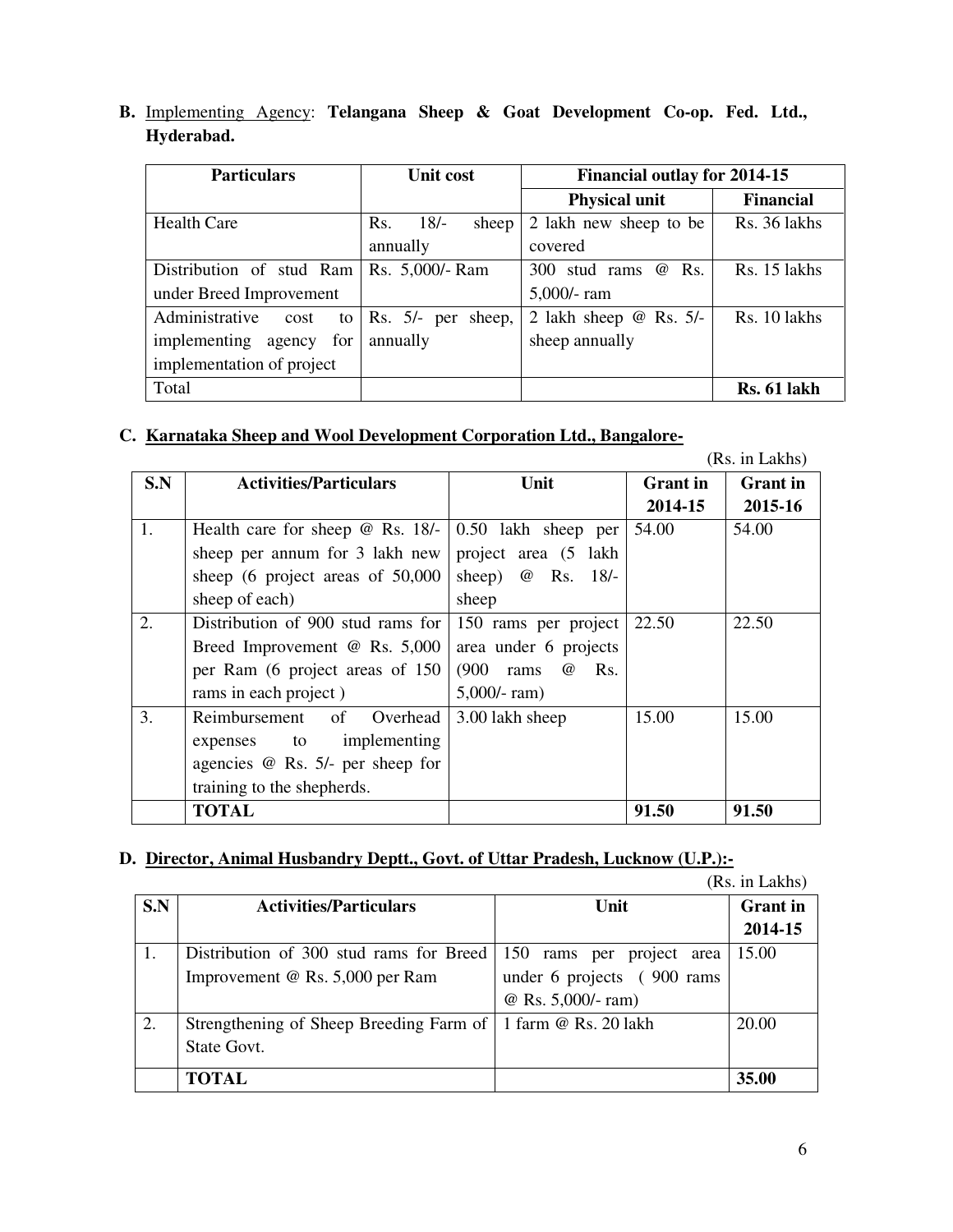| <b>Activity</b>                                                                                                      | <b>Implementing</b>        | <b>Proposed</b> | <b>Recommendation of Project</b>             |
|----------------------------------------------------------------------------------------------------------------------|----------------------------|-----------------|----------------------------------------------|
|                                                                                                                      | <b>Agencies</b>            | Requirement     | <b>Committee</b>                             |
|                                                                                                                      |                            | of funds as     |                                              |
|                                                                                                                      |                            | per proposal    |                                              |
| 1. Organizing<br>a                                                                                                   | WRA, Thane in              | Rs. 5 lakhs     | The PC recommended the workshop in           |
| workshop<br>to                                                                                                       | coordination               |                 | WRA with<br>financial<br>of<br>favour        |
| disseminate<br>the                                                                                                   |                            |                 | assistance of <b>Rs. 2 lakhs</b> in 2014-15. |
| of<br>the<br>outcome                                                                                                 |                            |                 |                                              |
| completed<br>R&D                                                                                                     |                            |                 |                                              |
| projects sponsored                                                                                                   |                            |                 |                                              |
| by CWDB                                                                                                              |                            |                 |                                              |
| Training<br>$% \left( \left( \mathcal{A},\mathcal{A}\right) \right) =\left( \mathcal{A},\mathcal{A}\right)$ of<br>2. | Animal                     | Rs.<br>3.50     | The PC recommended the training              |
| breeders,<br>sheep                                                                                                   | Husbandry                  | lakhs           | programme for (i) 20 shepherds with          |
| livestock extension                                                                                                  | Deptt., Govt. of           |                 | financial assistance of Rs. 1.30 lakhs,      |
| officers,<br>Vet.                                                                                                    | U.P., Lucknow              |                 | (ii) 20 livestock officers and (iii) 10      |
| Officers of Govt.                                                                                                    |                            |                 | Vet. Officers of Govt. of U.P. during        |
| U.P.<br>under<br>of                                                                                                  |                            |                 | 2014-15 & 2015-16 as per proposal.           |
| Training                                                                                                             |                            |                 | To & Fro and Boarding & Lodging              |
| programme<br>of                                                                                                      |                            |                 | to Govt. officers of U.P.<br>expenses        |
| <b>HRD</b><br>component                                                                                              |                            |                 | Govt. would not be provided under            |
| of Board.                                                                                                            |                            |                 | (HRD).The<br>training<br>programme           |
|                                                                                                                      |                            |                 | applicable<br>training<br>expenses<br>for    |
|                                                                                                                      |                            |                 | CSWRI would be given directly to             |
|                                                                                                                      |                            |                 | CSWRI and Travelling charges for the         |
|                                                                                                                      |                            |                 | sheep breeders only will be reimburse        |
|                                                                                                                      |                            |                 | to Animal Husbandry Deptt., Govt. of         |
|                                                                                                                      |                            |                 | U.P., Lucknow                                |
| Sponsoring<br>3.                                                                                                     | NIFT on $12^{\text{th}}$ & | Rs. 5 lakhs     | The PC recommended sponsoring the            |
| Inter-national                                                                                                       | $13^{\text{th}}$<br>March, |                 | ICFT in favour of NIFT with financial        |
| Conference<br>on                                                                                                     | 2015 at Jodhpur.           |                 | assistance of Rs. 3 lakhs in 2014-15.        |
| Textiles<br>Fashion                                                                                                  |                            |                 |                                              |
| $(ICFT)-2015$                                                                                                        |                            |                 |                                              |
| Expenditure<br>4.                                                                                                    | CWDB, Jodhpur              | Rs. 6, 68, 542  | The PC considered the proposal of            |
| incurred<br>on                                                                                                       |                            |                 | Board and recommended the matter to          |
| Launching of P-3                                                                                                     |                            |                 | the Executive Committee for approval         |
| Laying<br>&<br>of                                                                                                    |                            |                 | of Rs. 6,68,542/- under HRD scheme           |
| foundation<br>Stone                                                                                                  |                            |                 | during 2014-15.                              |
| of<br>Pashmina                                                                                                       |                            |                 |                                              |
| Dehairing Plant at                                                                                                   |                            |                 |                                              |
| Leh                                                                                                                  |                            |                 |                                              |

# **II. Name of Scheme : HRD & Promotional Activities :**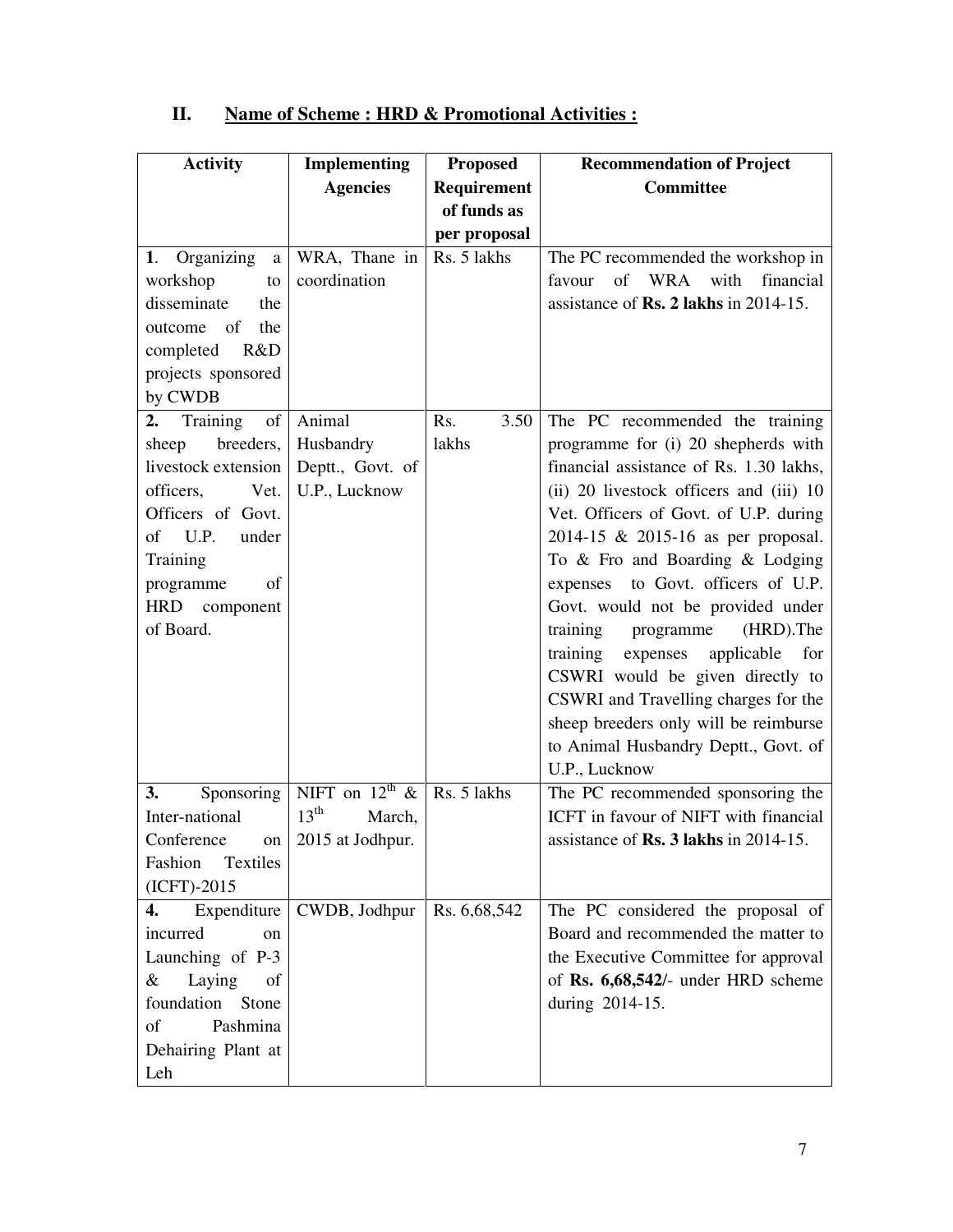# **III. Woollen Exhibitions**

| S.<br>N | <b>Name of Implementing</b><br>Agency            | <b>Funds</b><br><b>Demanded</b><br>for Expo | <b>Place</b>                  | Date/Period                   |
|---------|--------------------------------------------------|---------------------------------------------|-------------------------------|-------------------------------|
| 1.      | Gujarat Sheep and Wool<br>Development Corp. Ltd. | Rs.<br>16.00 Lakhs                          | At Ahmedabad                  | Nov-14 to Jan-2015            |
|         | Govt. of Gujarat,<br>Gandhinagar-382011          | per Expo                                    | At Baroda                     | Nov-14 to Jan-2015            |
| 2.      | H.P. State Coop. Wool<br>Procurement & Mkt.      | Rs.<br>16.00 Lakhs                          | Chandigarh<br>(H.P.)          | 6 Dec to 15 Dec-2014          |
|         | Fed. Govt. of H.P.,<br>Shimla (H.P.)             | per Expo                                    | <b>Dharmshala</b><br>(Kangra) | 25 Dec-14 to $3$ Jan-<br>2015 |

## *A. By organizing independent Woollen Expo @ Rs. 16 Lakh (Total Expo)*

## *B. By hiring Stalls in reputed Fairs:*

| S.               | <b>Name of Implementing</b>       | <b>Demand Amounts</b> | <b>Place</b>   | <b>Date/Period</b>                       |
|------------------|-----------------------------------|-----------------------|----------------|------------------------------------------|
| $\mathbf N$      | <b>Agency</b>                     |                       |                |                                          |
| <u>1.</u>        | <b>West Zone Cultural</b>         | Hiring of 50 Stall    | Shilgram,      | $21 - 30$                                |
|                  | Centre, Ministry of               | for Expo @ Rs.        | Udaipur.       | December-                                |
|                  | Cultural, Govt of India,          | 15,000/-Per Stall)    |                | 2014                                     |
|                  | Udaipur.                          |                       |                | $(10 \text{ Days})$                      |
| 2.               | Punyashlok Ahilyadevi             | 50 Stall for Hire     | Kisan-2014,    | $10^{\text{th}}$ to $14^{\text{th}}$     |
|                  | Maharasthra Mendhi Va             | Expo @15,000/-Per     | Agri Trade     | Dec-2014                                 |
|                  | Sheli Vikas Mahamandal            | Stall + S.T. 12.36%   | Fair, Pune     | $(5 \text{ Days})$                       |
|                  | Ltd., Gokhalenagar, Pune-         |                       |                |                                          |
|                  | 411016 (Maharashtra)              |                       |                |                                          |
| 3.               | District Industrial Centre,       | 100 Stall for Hire    | Rawan Ka       | $2nd$ to $11th$ Jan                      |
|                  | (Govt. of Rajasthan)              | Expo@ 15000/- per     | Chabutara,     | $-2015$                                  |
|                  | Jodhpur                           | Stall + S.T. Extra    | <b>Jadhpur</b> |                                          |
| $\overline{4}$ . | The National Small                | 33 Stall for hiring @ | Pragati        | $14 - 27$                                |
|                  | <b>Industries Corporation Ltd</b> | 66000/- per each      | Maidan, New    | November-                                |
|                  | (A Government of India            | Stall + S.T. $&$      | Delhi          | 2014                                     |
|                  | Enterprise) "NSCE                 | Directory Charge      |                |                                          |
|                  | Bhawan" Okhla Industrial          | 500/- each Stall      |                |                                          |
|                  | Estate, New Delhi-110020          |                       |                |                                          |
| 5.               | Rajasthan Patrika Private         | 50 Stall for Hire     | At Jodhpur     | $6^{\text{th}}$ Dec, to $14^{\text{th}}$ |
|                  | Limited, keasrgarh J.N.           | Expo @16,000/-Per     |                | $dec-2014$                               |
|                  | Marg, Jaipur                      | Stall)                |                |                                          |
|                  |                                   |                       |                |                                          |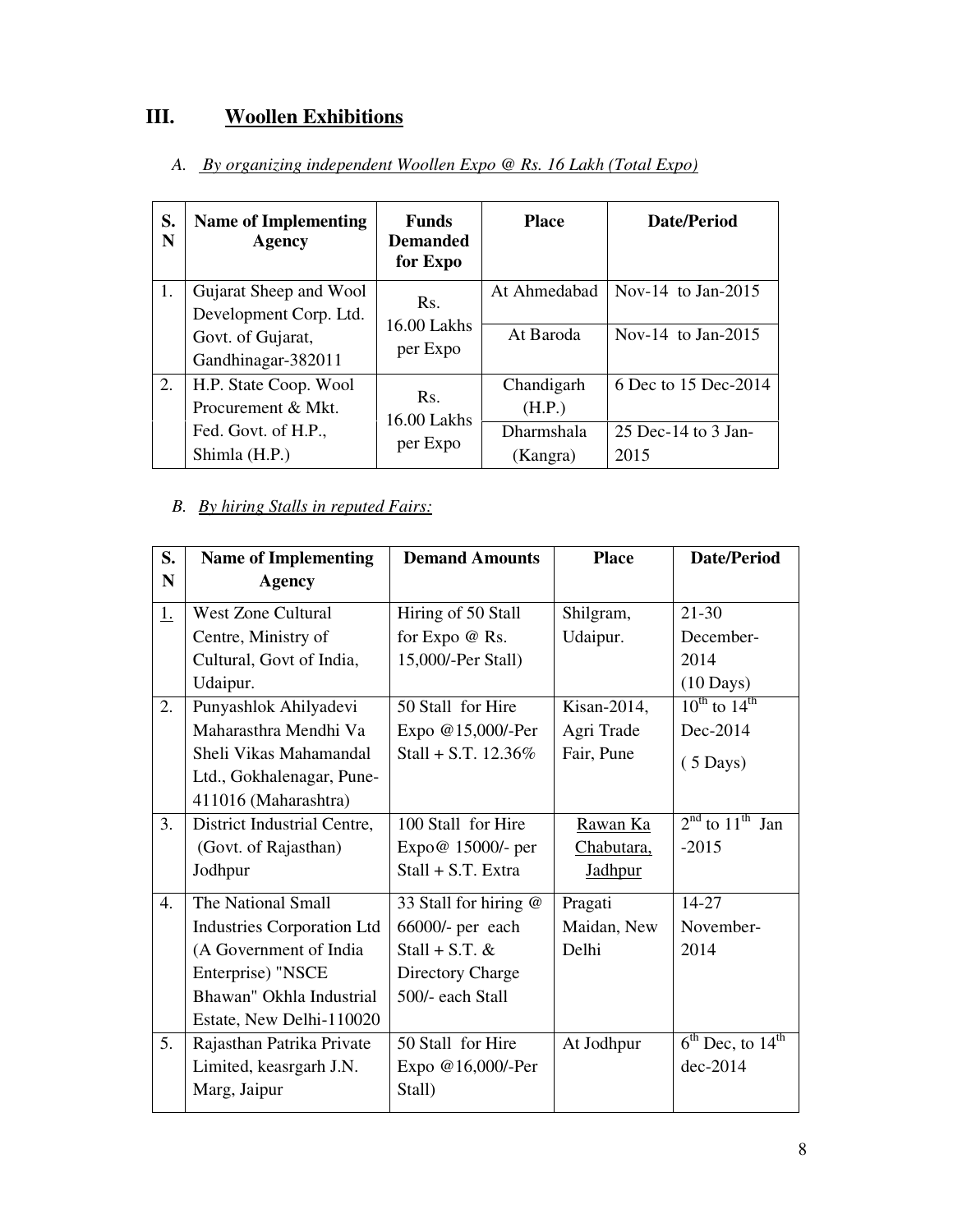| 6. | India International Trade | 24 Stalls by hiring   | At Dehradun | $10^{th}$ oct- to $18^{th}$ |
|----|---------------------------|-----------------------|-------------|-----------------------------|
|    | <b>Event Organization</b> | @ Rs. 14,000/-        |             | Oct-2014                    |
|    | (ITEO), New Delhi         |                       |             |                             |
|    | Dainik Navajyoti Mega     | 20 stalls Hiring of   | At Jodhpur  | 31 Oct to 9                 |
|    | Trade Fair, Dainik        | stalls @ Rs. 14,000/- |             | Nov., 2014                  |
|    | Navajyoti, Jodhpur        |                       |             |                             |

**IV.** In 44<sup>th</sup> Executive Committee meeting held on 23-05-2014, it was decided to again put up the proposals received under Angora Wool Development Scheme from Deptt. of Animal Husbandry & Veterinary, Govt. of Nagaland along with action plan after assessing preparedness of the State Govt. for implementing the same. The same project proposal has already considered and recommended by  $24<sup>th</sup>$  Project Committee meeting of Board as under:

## **Name of Scheme: Angora Wool Development Scheme**

| IA: Deptt. of Animal Husbandry & Veterinary, Govt. of Nagaland |  |
|----------------------------------------------------------------|--|
|                                                                |  |

| Name of       | <b>Total project cost</b>                             | Recommendation of 24 <sup>th</sup> Project                                |
|---------------|-------------------------------------------------------|---------------------------------------------------------------------------|
| <b>Scheme</b> |                                                       | <b>Committee meeting for implementation</b>                               |
| Angora        |                                                       | Demanded Rs. 19.37 lakhs for $\vert$ PC recommended the project of 1 Mini |
| Wool          | Mini Farm component.                                  | angora farm for 10 families with the                                      |
| Developme     |                                                       | financial assistance as per the scheme                                    |
| nt Scheme     |                                                       | norms of CWDB.                                                            |
|               |                                                       | Rs. 27.446 lakh under the $PC$ recommended the project of $GPC$ ,         |
|               |                                                       | components of GPC & Training   processing machine and training center     |
|               |                                                       | Centre (GPC $4.906 + 10.00$ lakh with the financial assistance as per the |
|               | for machine $\&$ 12.54 lakh for scheme norms of CWDB. |                                                                           |
|               | Training)                                             |                                                                           |

**Note**: Representative from State Govt. shall be invited to attend the Executive Committee meeting to explain feasibility of the project.

**V.**  $43^{rd}$  Executive Committee meeting held on  $26^{th}$  December, 2013 has approved 2 projects in favour of Dept. of Veterinary & Animal Husbandry, Govt. of Manipur under Angora Wool Development Scheme i.e. One Germplasm Centre – GPC component of 100 rabbits with Training Centre) and one project **(Out of 2 project recommended by Project Committee)** of 10 families for Mini Angora Rabbit farm. Department has procured the angora rabbits from Sikkim and distribution of rabbits among farmers is under process.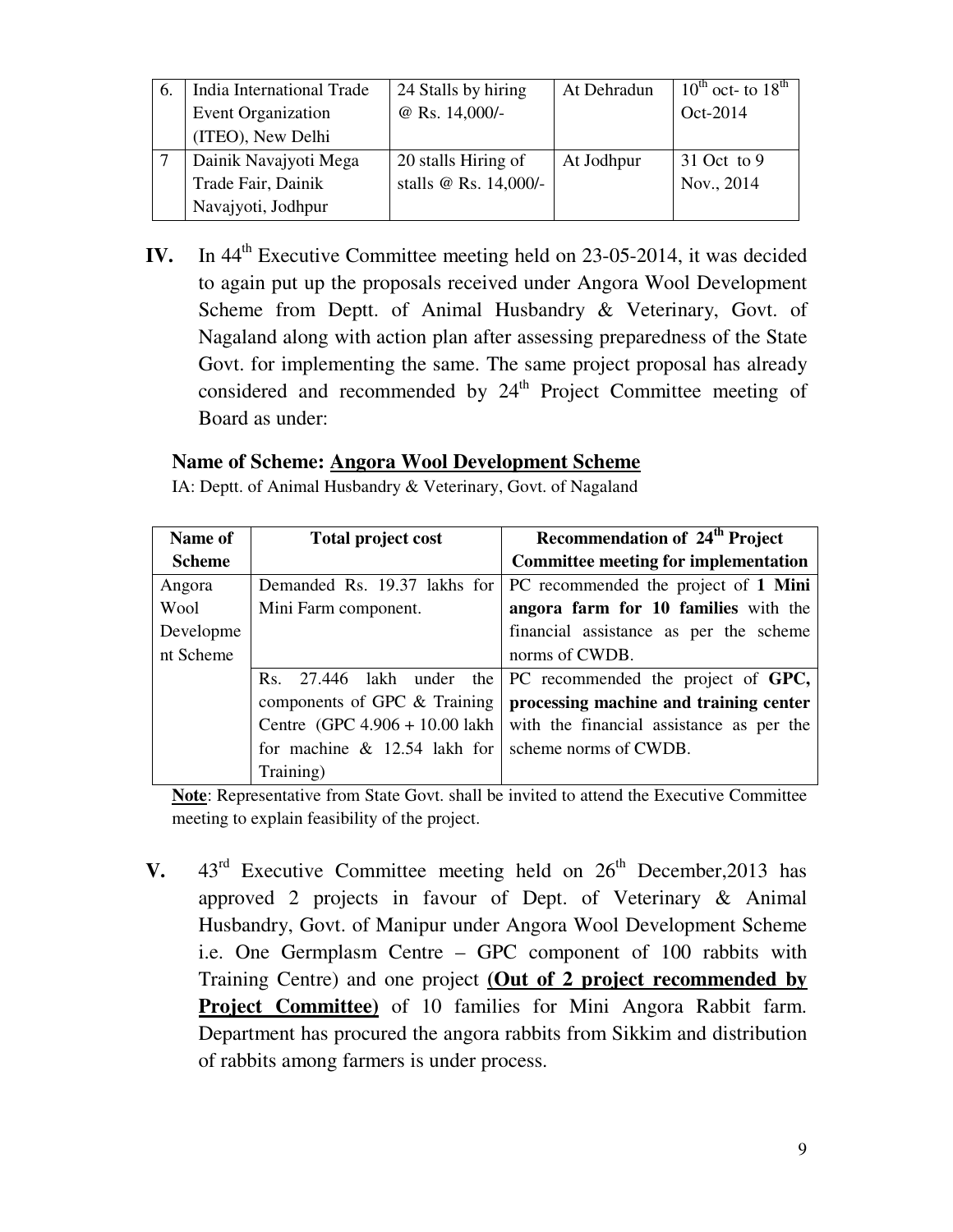| Name of       | <b>Total project cost</b> |  |  | Recommendation of 24 <sup>th</sup> Project Committee                           |
|---------------|---------------------------|--|--|--------------------------------------------------------------------------------|
| <b>Scheme</b> |                           |  |  | meeting for implementation                                                     |
|               |                           |  |  | Angora Wool   Demanded Rs. 19.37   PC recommended the project of 1 Mini angora |
|               |                           |  |  | Development lakhs for Mini Farm farm for 10 families with the financial        |
| Scheme        | component.                |  |  | assistance as per the scheme norms of CWDB.                                    |

Now the matter is placed before the Executive Committee to consider the remaining project proposal for 1 Mini Angora Rabbit Farm in Manipur State being the North East region.

Copy of minutes of  $27<sup>th</sup>$  Project Committee meeting is enclosed herewith as **Annexure-II (Page no. 22 to 24)** for perusal.

# **5. DISCUSSION ON PROCUREMENT OF SHEEP SHEARING MACHINES DIRECTLY BY THE IMPLEMENTING AGENCIES UNDER QUALITY PROCESSING OF WOOL SCHEME.**

In 44<sup>th</sup> Executive Committee meeting, it was decided that the CWDB would finalize the rate of Sheep Shearing Machine under Quality Processing of Wool scheme. Interested State Govts. would send their demand for sheep shearing machines along with spares to CWDB. The MOT has also constituted a Committee for tendering & procurement of shearing machines including terms and condition of tender document/ specifications and the CWDB also initiated necessary action for finalizing the supplier for providing the shearing machines to different implementing agencies in different States.

First meeting of above Committee was held on  $12<sup>th</sup>$  June, 2014 and finalized the specifications of sheep shearing machines, terms and conditions and further decided to collect comments/view of interested organizations by circulating it to them. In compliance to it, some organizations of Sate Govt. desired amendments in technical specifications as per requirement of their State conditions.

 Separate State Govts. have separate requirement for the shearing machines and their accessories, the maintenance period and stations where these machines would be placed and it was getting increasingly difficult to finalize the issues. Meanwhile some of the organizations like CSWRI and some of the State Govts. have procured the machines by Open Tendering so it would be better if instead of Centralized procurement by CWDB, individual State Govt. allowed to do tendering as specified in Original Sanction Order issued by the CWDB so that shearing machines under Quality Processing of Wool Scheme can be procured early.

 As above, the matter is placed before the Executive Committee to procure the sheep shearing machines directly by the concerned implementing agencies at their own as per their specific requirement through open tender following GFR.

**\*\*\*\*\***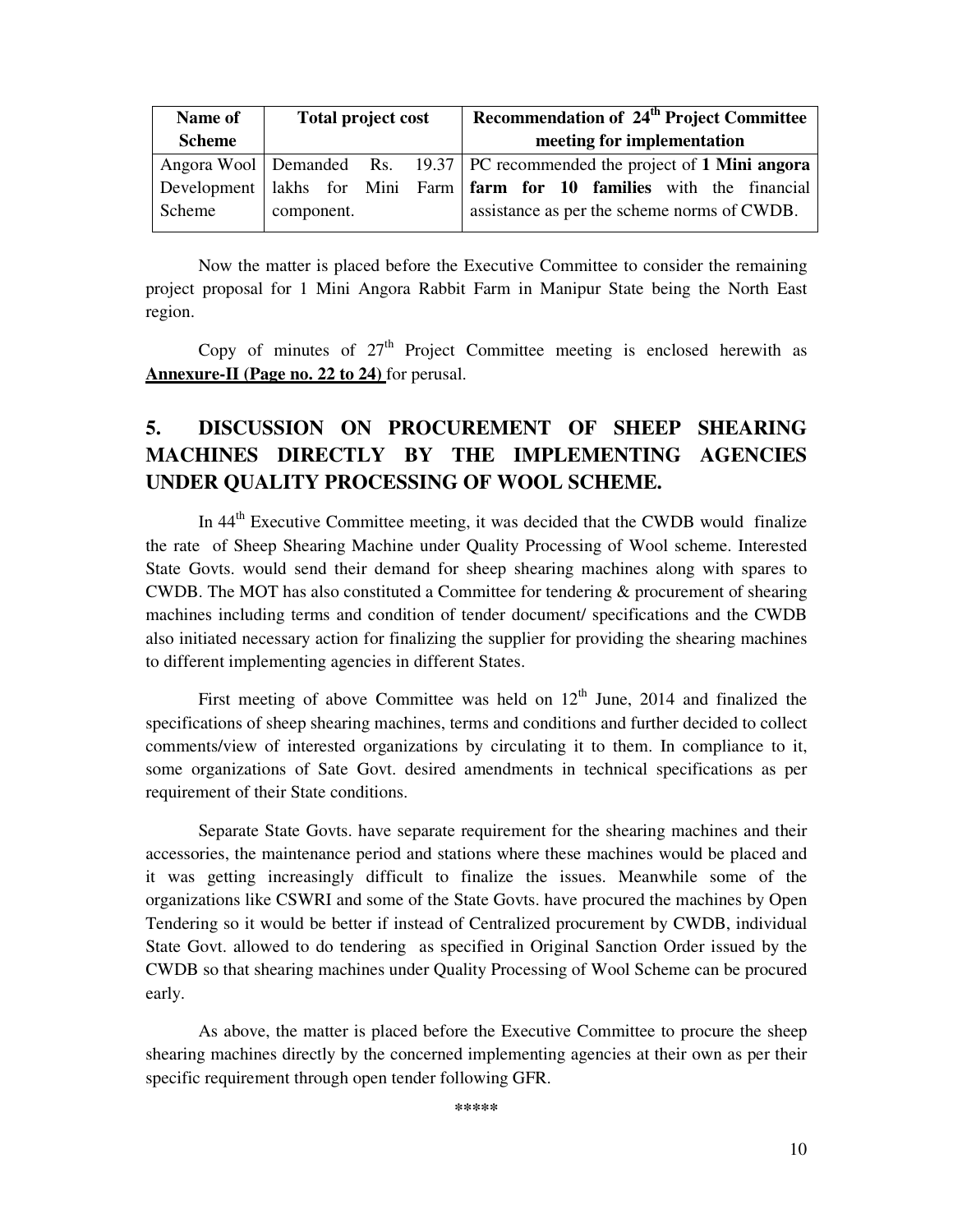# **Minutes of the 44th Executive Committee meeting of CWDB held on 23rd May, 2014 in New Delhi**.

The  $44<sup>th</sup>$  Meeting of the Executive Committee (EC) of the CWDB was held on  $23<sup>rd</sup>$ May, 2014 in New Delhi under the chairpersonship of Ms. Monika S. Garg, Joint Secretary, Ministry of Textiles & Vice Chairperson CWDB.

Following Executive Committee members were present in the meeting:

- 1. Ms Kiran S. Gupta ,Textiles Commissioner, Mumbai
- 2. Shri Mahesh N. Sanil, Secretary General, IWMF, Mumbai
- 3. Sh. A.K. Sharma , Director ( IFW.) Min. of Textiles New Delhi
- 4. Shri A.K. Khullar, Consultant, (Industry & VSI), Planning Commission , New Delhi
- 5. Shri T.R. Rao, Sr. Scientist, WRA, Thane
- 6. Shri S.M.K. Naqvi, Director, CSWRI, Avikanagar (Jaipur)
- 7. Dr. Y.P. Singh, Dy. Director, Animal Husbandry Deptt., Govt. of Raj.
- 8. Shri K. K. Goyal, Executive Director, CWDB, Jodhpur.

Following officers were also present as Special invitees:

- 1. Shri Deepak Saini, Manager ( Marketing ), H.P. State Wool Fed., Govt. of Shimla,
- 2. Dr. Avinash Anand, CEO, Uttarakhand Sheep Board, Dehradun.
- 3. Dr. Pramod Kumar Yadav, Jt. Director, Animal Husbandry Dep't. Govt. of UP, Lucknow
- 4. Dr. Khogendra jit Rajkumar, Joint Director, AHD, Govt. of Manipur, Imphal
- 5. Dr. B. Munivenkatappa, MD, Karnataka Sheep Board, Bangalore.
- 6. Shri Md. Sharif, DSHO, Leh, Govt. of J&K
- 7. Shri Niyaz Mohammad, DSHO, Kargil, Govt. of J&K

In Attendance:

- 1. Shri Anurag Purohit, Technical Officer/CWDB, Jodhpur.
- 2. Shri Ramesh Kumer Bundela, STA, CWDB, Jodhpur

Shri K. K. Goyal, Executive Director & Member Secretary CWDB welcomed all the members and informed that the Board has also invited representative of concerned Implementing Agencies (as a Special invitee) whose project proposals would be considered in this EC meeting . After introduction of members, point-wise discussion on the agenda was taken up.

## **I. Confirmation of the minutes of the 43rd meeting of the Executive Committee held at Jaipur on dated 26-12-2013.**

Since no comment was received from any member, the minutes of  $43<sup>rd</sup>$  meeting of the Executive Committee of the CWDB was confirmed.

## **II. Action taken report on the decisions of 43rd meeting of the Executive Committee.**

**During discussion on Action Taken Report, following directions were issued**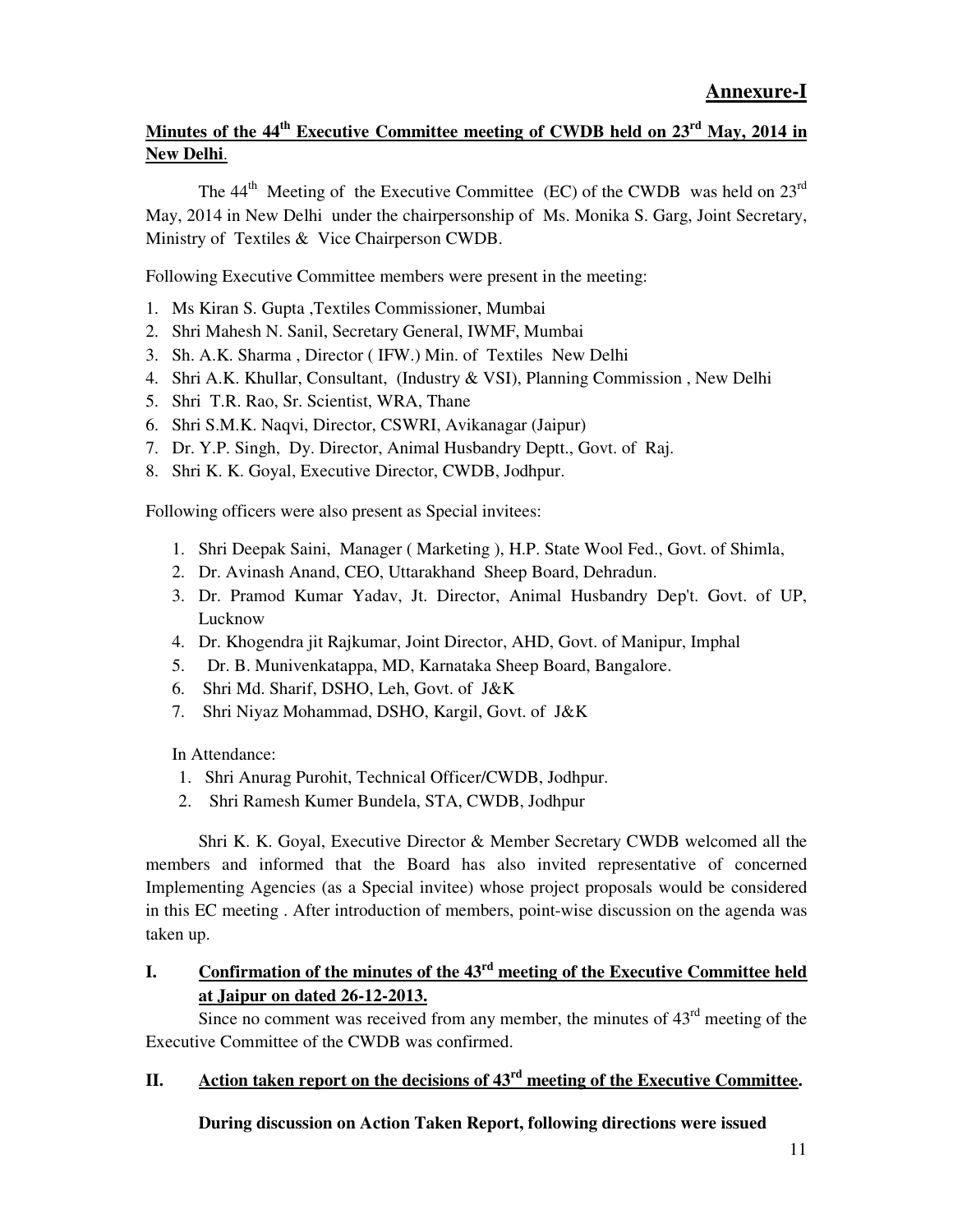i. The Committee noted the progress made in the Angora Development Scheme especially in the NE region, Training in Artificial Insemination and Ram Exchange / Procurement by different State Govt. agencies. JS (Wool) mentioned that the issue of shortage of good quality rams was raised by various State govts. during different meetings held last year. The Ministry took it up seriously with various supplying agencies and coordinated between them. As a result, 652 Rams and Ewes were supplied from CSWRI to Rajasthan, UP, HP, Karnataka, Tamilnadu and Gujarat. At present 250 rams are available at their farms as per following details:

| <b>Farm</b>     | <b>Breed</b>            | <b>Number</b> |    |
|-----------------|-------------------------|---------------|----|
| Mannavanur (TN) | <b>Bharat Merino</b>    | 50            |    |
| Gansa (HP)      | Gaddi Synthetic         |               | 30 |
| Bikaner (Raj)   | Chokla Mannavanur Magra | 170           |    |

JS (Wool) urged the State govts. to contact CSWRI for procurement and requested Dir, CSWRI to take action to meet further demand from the states. The Committee noted that J&K has identified 300 rams for supplying to HP. The Committee directed HP representative to take supply within one month.

- ii. Shri A.K. Khullar, Consultant, (Industry & VSI), Planning Commission, stated that CWDB must monitor the claim ratio in Social Security Scheme especially the Sheep Breeders Insurance Scheme. He also stated that there should be no overlap in training Component of CWDB scheme and ISDS .
- iii. CWDB circulated the progress made in various projects sanctioned during XII Plan so far during the meeting. The Committee stressed that during EC meeting, Physical and Financial progress should be a permanent agenda item. (latest progress report is attached as Annexure-1)
- iv. The Committee directed that for each project under each scheme, when IA submits the UC, it must give corresponding physical progress and the list of beneficiaries to CWDB and directed ED, CWDB to put it up on their website on a quarterly basis.

#### **III. Discussion and approval of pending project proposals as recommended by 24th ,**   $25$ <sup>th</sup> &  $26$ <sup>th</sup> meetings of the Project Committee of the Board held on  $2^{nd}$ ,  $20$ <sup>th</sup> &  $23$ <sup>rd</sup> **May, 2014, respectively.**

The Executive Committee after discussion took following project wise decision.

#### **I. Name of Scheme: Sheep & Wool Improvement Scheme (SWIS)**

#### **A. Agency : Karnataka Sheep & Wool Development Corp. Ltd.,**

ED, CWDB stated that the present project proposal is for project area of Muddebihal taluk of Bijapur,, Molakalmur taluka of Chitradurgu Chikkaballapur taluk of Chikkaballapur districts while ongoing project sanctioned earlier was for Ranebennur & Hangal area of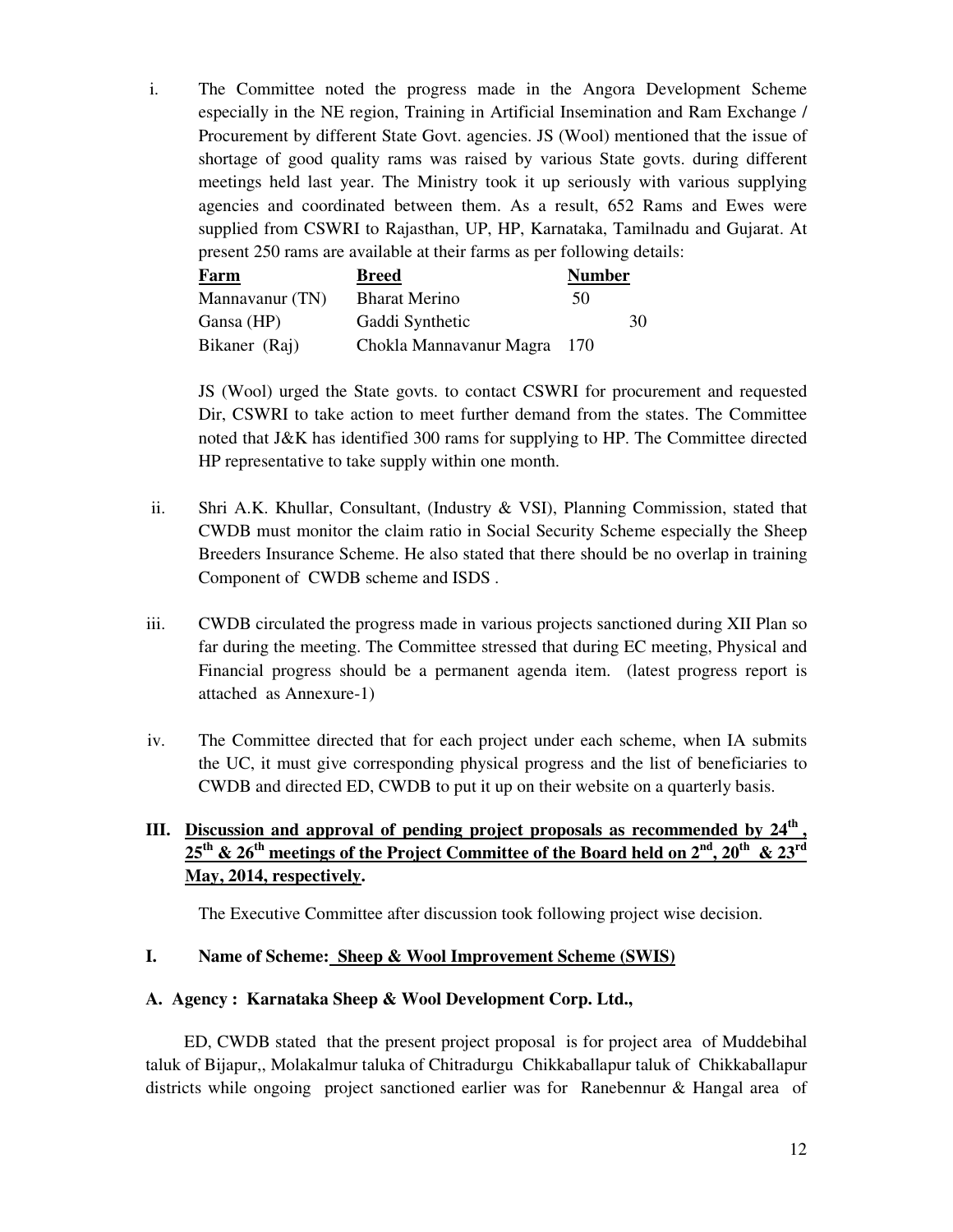Haveri district. And there is no overlapping in area to be covered in both the proposals After detailed discussion Executive Committee approved following components.

| <b>Project / Physical unit</b> | <b>Recommendation of Executive Committee</b>                                                  |  |  |  |  |
|--------------------------------|-----------------------------------------------------------------------------------------------|--|--|--|--|
| Total 1.50 lakh sheep          | 1-Health care $\omega$ Rs.18/sheep / year- Rs.18 X 1.50 lakh sheep                            |  |  |  |  |
|                                | $\vert$ (3 projects each of 0.50 $\vert$ = Rs.27.00 lakhs for FY2014-15 and Rs.27.00 lakh for |  |  |  |  |
| lakh sheep)                    | FY2015-16                                                                                     |  |  |  |  |
|                                | 2-Purchase of 250 Rams-Rs.12.50 lakh                                                          |  |  |  |  |

## **B. Uttarakhand Sheep & Wool Development Board, Dehradun:**

ED, CWDB informed that present project is for Chamoli, Pauri, Pithoragarh, Bageshwar, Tehri-Garhwal and Dehradun district of the state while ongoing project sanctioned earlier is for Uttarakashi & Rudraprayg district. And there is no overlapping in area to be covered in both the proposals. After detailed discussion Executive Committee approved following components.

| Total project cost as                       | Project /     | Recommendation of Executive Committee                        |
|---------------------------------------------|---------------|--------------------------------------------------------------|
| per proposal                                | Physical unit |                                                              |
| Rs. 136.40 lakh for $\vert$ 1.50 lakh sheep |               | 1. Health care $\omega$ Rs.18/sheep / year- Rs.18 X 1.50     |
| 3 years                                     |               | lakh sheep = $Rs.27.00$ lakhs for FY 2014-15.                |
|                                             |               | 2. Strengthening of breeding Farm at Bagheshwar              |
|                                             |               | at cost of Rs. 20 Lakhs.                                     |
|                                             |               | rams $\omega$ Rs. 5,000/- under<br><b>Breed</b><br>250<br>3. |
|                                             |               | Improvement and total financial assistance of Rs.            |
|                                             |               | 12.50 Lakhs.                                                 |

## **C. H.P. State Wool Procurement & Mkt. Fed., Shimla**

| Total project cost                                                                | Project / Physical | Recommendation of Executive Committee                      |  |  |  |
|-----------------------------------------------------------------------------------|--------------------|------------------------------------------------------------|--|--|--|
| Rs 25 lakhs @ Rs. Purchase and distribution Approved Procurement of 500 stud rams |                    |                                                            |  |  |  |
| $5,000/$ - ram.                                                                   |                    | of stud rams under Breed under SWIS project with financial |  |  |  |
| Improvement                                                                       |                    | assistance of Rs. 25 Lakhs.                                |  |  |  |

## **D. Rajasthan Livestock Development Board, Jaipur**

ED, CWDB informed that under the project the IA has included some components like repair of Quarters for staffs for Rs. 5 lakh which cannot be sanctioned under the scheme and PC has considered the proposal of Rs. (37.50-5) i.e. Rs. 32.50 lakh and recommended it with a costing of Rs. 20 lakh.

|                 | Project cost as per   Project / Physical | Recommendation of Executive Committee                            |
|-----------------|------------------------------------------|------------------------------------------------------------------|
| proposal        | unit                                     |                                                                  |
| Rs. 37.50 lakhs |                                          | Strengthening of EC approved the proposal for Rs. 20 Lakhs in    |
|                 |                                          | one Sheep Breeding   principle with the condition that RLDB will |
|                 | Farm at Fathepur.                        | submit a fresh proposal indicating the                           |
|                 |                                          | components it proposes to cover under Rs. 20                     |
|                 |                                          | lakh and before issuing sanction order, the                      |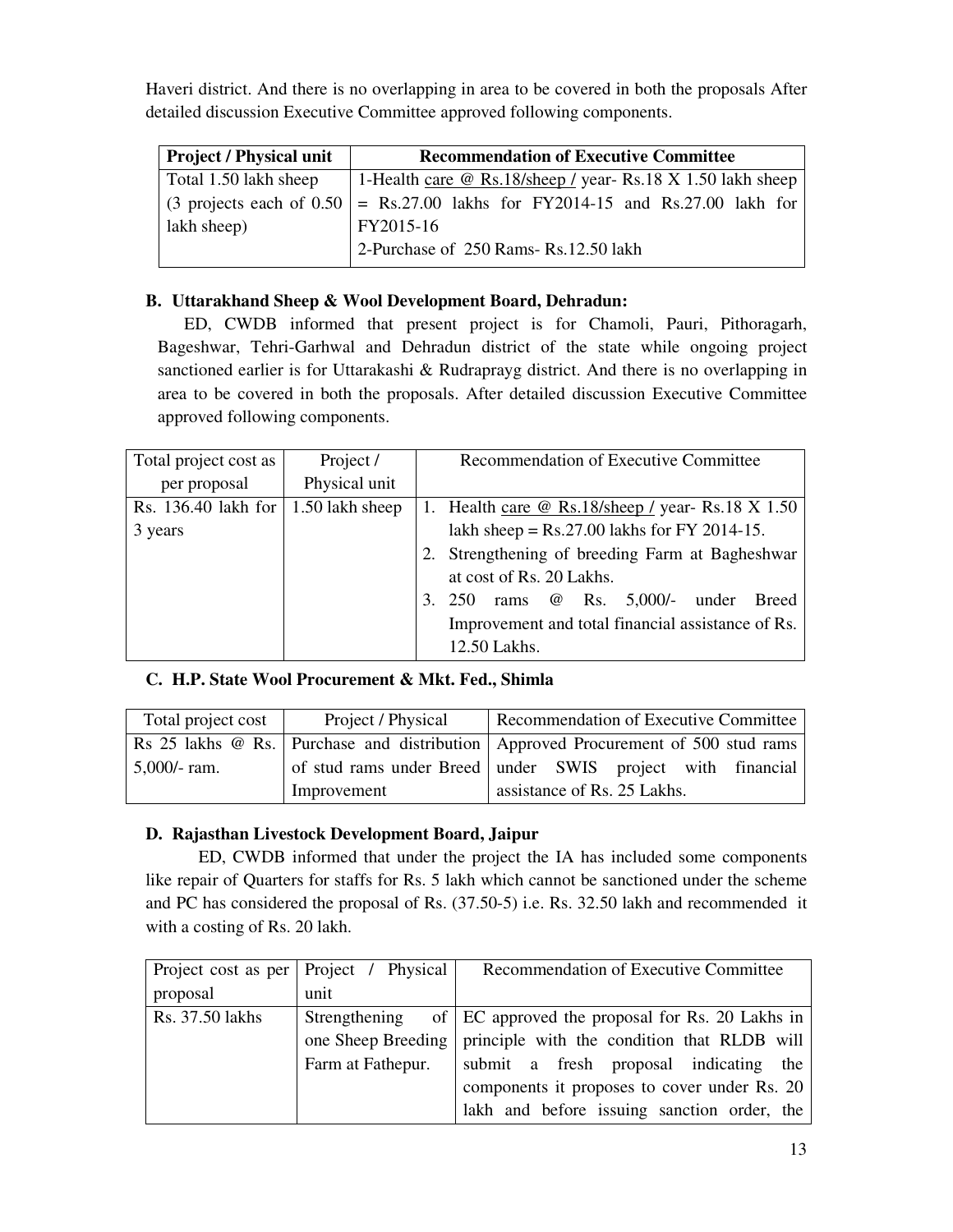| Project Committee of CWDB shall examine and    |
|------------------------------------------------|
| detailed component wise revised<br>approve     |
| DPR within financial limit of Rs. 20 Lakhs and |
| inform the EC in the next meeting.             |

#### **II.** Name of Scheme : Angora Wool Development Scheme

#### **i. Deptt. of Animal Husbandry & Veterinary, Govt. of Nagaland**

| Name of Scheme     | Total project cost             | Recommendation<br>of            |  |
|--------------------|--------------------------------|---------------------------------|--|
|                    |                                | <b>Executive Committee</b>      |  |
|                    |                                |                                 |  |
| Wool<br>Angora     | Demanded Rs. 19.37 lakhs       | The matter be put up in next    |  |
| Development Scheme | for Mini farm under Angora     | EC meeting along with action    |  |
|                    | <b>Wool Development Scheme</b> | plan<br>after<br>assessing      |  |
| Wool<br>Angora     | Rs. 27.446 lakh (GPC 4.906     | preparedness of the state govt. |  |
| Development Scheme | $+ 10.00$ lakh for machine &   | for implementing the same.      |  |
|                    | 12.54 lakh for Training)       |                                 |  |

#### **III. Name of Scheme: HRD & Promotional Activities under IWIDP**

#### **i. Central Sheep and Wool Research Institute, Avikanagar**.

| Total project   | Project / Physical                     | Recommendation of Executive Committee               |
|-----------------|----------------------------------------|-----------------------------------------------------|
| cost            | unit                                   |                                                     |
| Rs. 4.0 Lakh to | <b>Short</b><br>$\overline{4}$<br>term | Approved by Executive Committee. The Committee      |
| train<br>40     | Training<br>in<br>AI                   | advised that all Veterinary Doctors and at least 50 |
| persons         | technique.                             | Progressive sheep breeders/ farmers from each State |
|                 |                                        | should be trained in AI technique at CSWRI or in    |
|                 |                                        | field where scientists of CSWRI will impart the     |
|                 |                                        | training to Resource Persons in coordination with   |
|                 |                                        | trained Veterinary officers. EC directed ED, CWDB   |
|                 |                                        | to prepare the proposal for EC.                     |

## **ii. CWDB - Procurement of OFDA and Gloss meter (Luster Meter)for Wool Testing Lab at Bikaner & Kullu.**

| Total project cost                        | Project / Physical unit                      | Recommendation of Executive               |
|-------------------------------------------|----------------------------------------------|-------------------------------------------|
|                                           | proposed                                     | Committee                                 |
|                                           | Rs. 260 lakhs for Optical Fibre Diameter     | EC directed that proposal be put up only  |
|                                           | two labs of CWDB   Analyzer (OFDA)-4000      | after ascertaining availability of funds. |
|                                           | at Bikaner & Kullu   and Gloss meter (Luster |                                           |
| (Rs. 130 lakhs for $ \text{Meter}\rangle$ |                                              |                                           |
| each lab)                                 |                                              |                                           |
|                                           |                                              |                                           |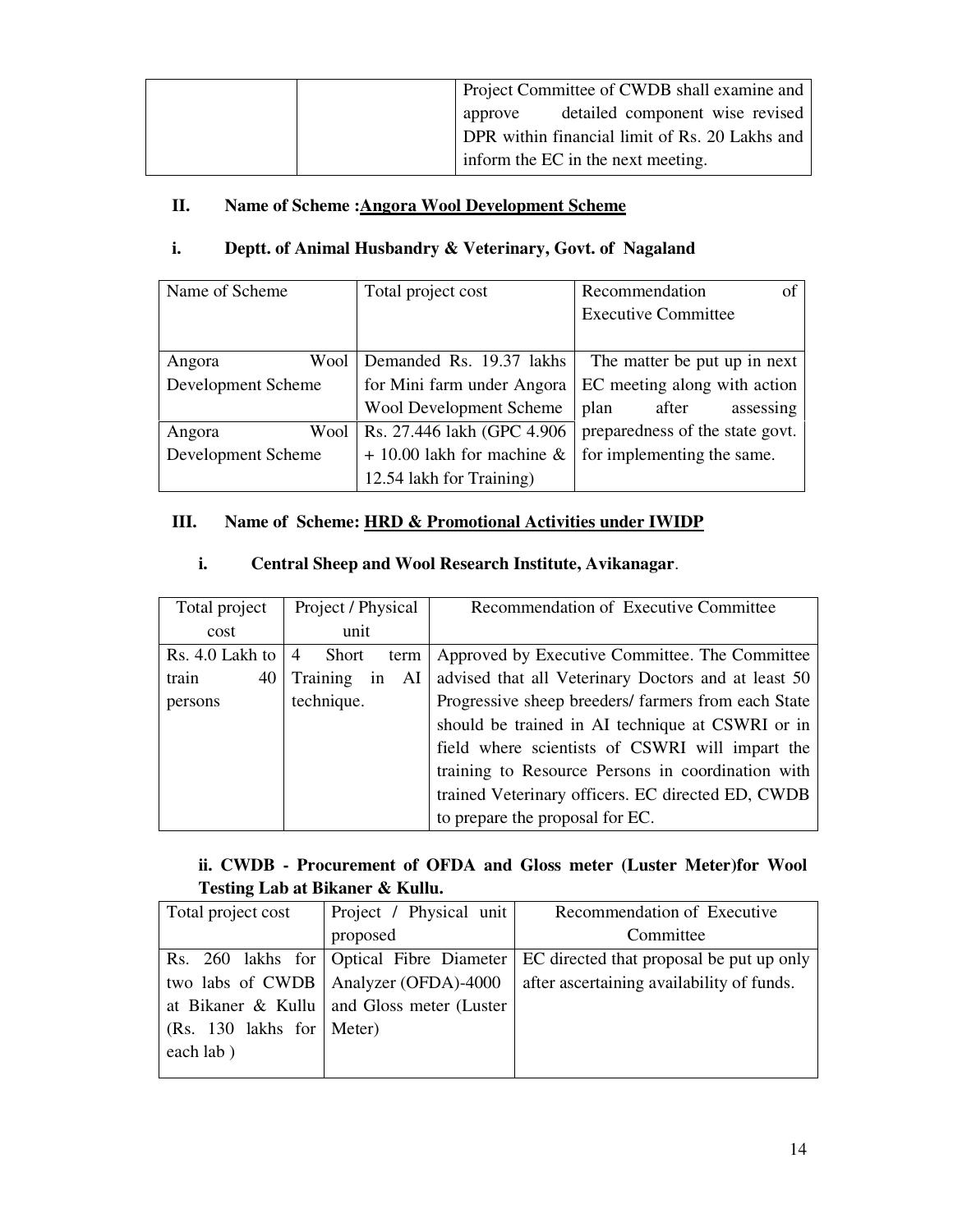#### **iii.) Rajasthan Livestock Development Board, Jaipur**

|                 |            | Total project cost   Project / Physical unit   Recommendation of Executive Committee |
|-----------------|------------|--------------------------------------------------------------------------------------|
| as per proposal | proposed   |                                                                                      |
| $Rs. 60,000/-$  |            | Training programme for EC directed that revised plan indicating                      |
|                 | Sheep      | rearing   training contents, trainees and trainers may                               |
|                 | management | be submitted by RLDB to CWDB.                                                        |

# **iv.) Sher-e-Kashmir University of Agriculture Science & Technology of Kashmir (SKUAST-K), Srinagar**

|                 |             | Total project cost   Project / Physical unit   Recommendation of Executive Committee |  |
|-----------------|-------------|--------------------------------------------------------------------------------------|--|
| as per proposal | proposed    |                                                                                      |  |
| Contribution    |             | of To sponsor 2 days Executive Committee observed<br>that                            |  |
| Rs. 6 lakhs     | Seminar     | in month of seminar may be organized at some central                                 |  |
|                 | Nov., 2014. | location like Delhi or Jaipur. A detailed                                            |  |
|                 |             | Expenditure Plan may also be submitted by                                            |  |
|                 |             | SKUAST along with structure of the                                                   |  |
|                 |             | Seminar, name of speakers, participants                                              |  |
|                 |             | etc.                                                                                 |  |

## **IV. Name of the Scheme : Quality Processing of Wool (CFC)**

#### **i**. **H.P. State Wool Procurement & Mkt. Fed. Ltd., Shimla**

| Total project cost | Project / Physical unit    |       |  | Recommendation of Executive         |
|--------------------|----------------------------|-------|--|-------------------------------------|
| as per proposal    |                            |       |  | Committee                           |
| Rs. 50 lakhs       | 10                         | Sheep |  | Shearing   EC approved the proposal |
|                    | Machines with accessories. |       |  |                                     |

#### **ii. Gujarat Sheep & Wool Development Corp. Ltd., Gandhinagar**

| Total project cost | Project / Physical unit    |       |  | Recommendation of Executive         |
|--------------------|----------------------------|-------|--|-------------------------------------|
|                    |                            |       |  | Committee                           |
| Rs. 15 lakhs       | 10                         | Sheep |  | Shearing   EC approved the proposal |
|                    | Machines with accessories. |       |  |                                     |

#### **iii. Animal Husbandry Deptt., Govt. of U.P., Lucknow**

| Total project cost | Project / Physical unit                              | Recommendation of Executive |
|--------------------|------------------------------------------------------|-----------------------------|
| as per proposal    |                                                      | Committee                   |
| Rs. 50 lakhs       | 2 Sheep Shearing Machines   EC approved the proposal |                             |
|                    | with accessories.                                    |                             |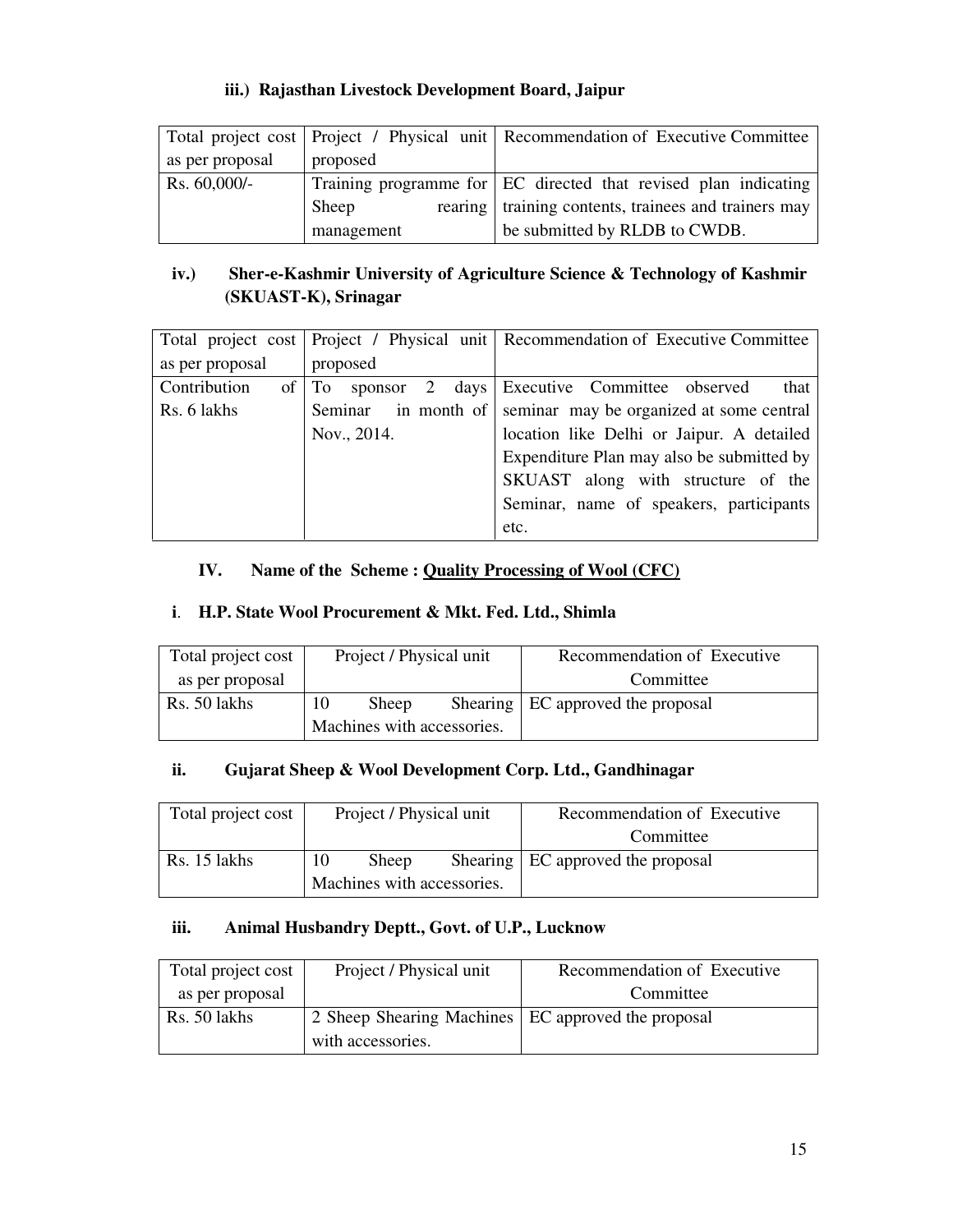#### **iv. Rajasthan Livestock Development Board, (RLDB) Jaipur**

| Total project cost as | Project / Physical unit |                               |          |  | Recommendation of             |
|-----------------------|-------------------------|-------------------------------|----------|--|-------------------------------|
| per proposal          |                         |                               |          |  | <b>Executive Committee</b>    |
| Rs. 10 lakhs          |                         | Shearing                      | Machines |  | with EC approved the proposal |
|                       |                         | accessories $\&$ 2 generators |          |  |                               |

 Additional Project Proposal recommended by Special Project Committee Meeting held on 23/05/2014 at Delhi were also put up in the meeting for consideration by Executive Committee.

#### I. IA: **Uttarakhand Sheep & Wool Development Board, Dehradun**

| Total project cost as | Project / Physical unit  |    |  | Recommendation of Executive |                                    |  |
|-----------------------|--------------------------|----|--|-----------------------------|------------------------------------|--|
| per proposal          |                          |    |  |                             | Committee                          |  |
| Rs. 20 Lakhs          | Strengthening            | of |  |                             | Sheep Executive Committee approved |  |
|                       | Breeding Farm at Pangu   |    |  | the proposal                |                                    |  |
|                       | (Pithoragarh) under SWIS |    |  |                             |                                    |  |

#### II. IA: **Central Sheep and Wool Research Institute, Avikanagar**.

| Total project | Project / Physical unit      | Recommendation of Executive Committee             |
|---------------|------------------------------|---------------------------------------------------|
| cost as per   |                              |                                                   |
| proposal      |                              |                                                   |
| Rs. 4 Lakhs   | holding<br>For<br>sheep      | Executive Committee approved the proposal         |
|               | in<br>Mela<br><b>farmers</b> | and stated that a DPR is to be submitted by       |
|               | CSWRI, Avikanagar            | CSWRI to CWDB indicating no. of participants      |
|               | under<br><b>HRD</b><br>&     | (expected) state wise, stalls to be put up,       |
|               | Promotional activity         | activities to be held and other details. This may |
|               | scheme of IWIDP.             | be seen by EC by circulation before the event.    |
|               |                              | CSWRI was directed to present the Impact          |
|               |                              | report before the EC in the next meeting.         |

#### **Agenda Item no. IV**

#### **Other Items with the permission of the Chair:**

#### A. **Procurement of Sheep Shearing Machines**

 Some of the State Govts raised the problem in tendering for sheep shearing machine. Executive Committee was of the opinion that a consolidated tender by CWDB will not only save the time but may also bring reasonable rate for the machine and its spares. The EC after detailed discussion decided as under.

i. **A Shearing Machine Committee** is Constituted for the purpose consisting of ED, CWDB, Dir. CSWRI, Dir./Dy. Secy. (IFW)/ MOT, and representatives from state govt. of HP and Rajasthan.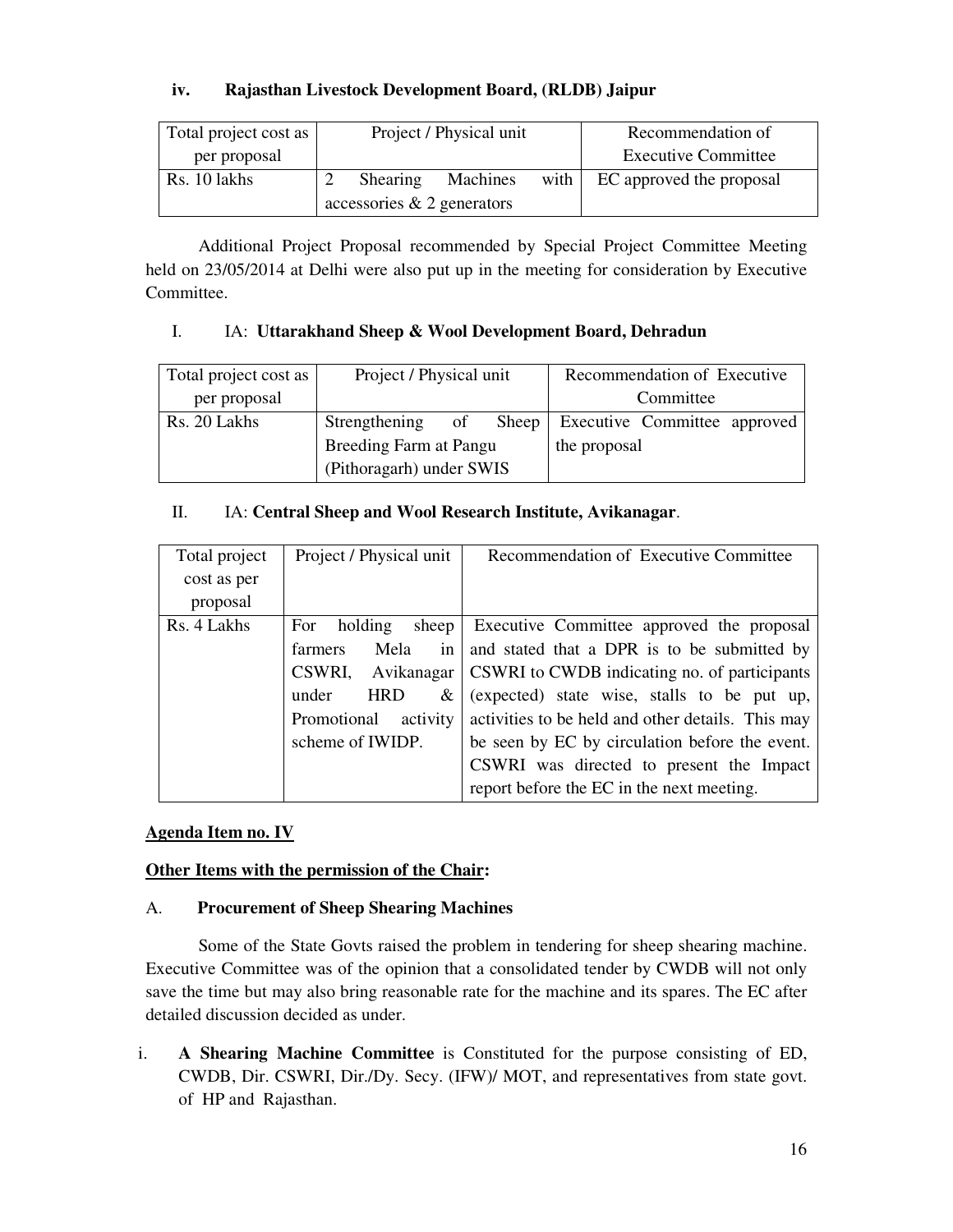- Three Members shall make the quorum, however presence of Dir./Dy. Secy. (IFW)/ MOT is mandatory.
- The Committee will finalize the specifications of the shearing machine (after reconciling the request proposals of State govts,), maintenance issues, time frame and other terms and conditions of the tender including AMC.
- <sup>-</sup> The Committee will decide the rates for Shearing machines along with spares and also the agency which will be informed to the State Govt.
- CWDB will place order with the agency to supply, specifying the number of machines to be supplied to each State.
- Once the rate is decided, State Govt. will procure the Machines from the selected agency and make the payment to the concerned agency directly. State govt. will be responsible for maintenance of machines and CWDB will have no further role to play.

EC directed that a formal O.M to this effect be issued by Ministry.

- ii. Those State Govts. who have already started the tendering process for sheep shearing machine may procure those machines on their own.
- iii. Other interested State govts. will send their demand for sheep shearing machines along with spares to CWDB by  $30<sup>th</sup>$  June.
- iv. The Committee will prepare the tender specification immediately, ED, CWDB to prepare proposal for the Committee and send to members within a fortnight, following which Committee meeting be held in  $1<sup>st</sup>$  week of July to finalise tender conditions. Then ED, CWDB will float the tender for the same by  $15<sup>th</sup>$  July.

#### B. **General Directions:**

#### 1. **Overhead expenses under all schemes**:

States were advised to submit specific proposals for sanction against 'Overhead Expenses' which may include transportation cost of rams, mobile vans for health care and other misc. expenses. Further, the Committee directed that for projects which have already been sanctioned, overhead expenses will be admissible only against actual expenditure and UC must be submitted by State Govt./Agencies showing actual expenditure against each activity accordingly. This shall not exceed the limit provided in the scheme, in any case.

2. Basic Training in Sheep Husbandry Management not to be taken up on large scale in traditional sheep breeding areas where farmers are already aware of sheep rearing practices. Preference will be given for training and capacity building in Artificial Insemination, Woolen Product Design Development and Diversification and dissemination of New Technologies development by CSWRI and WRA CWDB was directed to prepare proposals under HRD as above for consideration by EC.

 3. LAHDC, Leh and Kargil were directed to send specific proposals for training under Pashmina Wool Development Scheme under Training Programme/Breeder Orientation Camp / Health Camps component of the scheme for consideration of EC before starting any such programme in field in 2014-15.

4. Committee directed that under Namada Designing training programme being conducted by CSWRI, next training must be conducted on site instead of CSWRI campus and designers may be associated in the programme to develop latest designs and help in product development/diversification.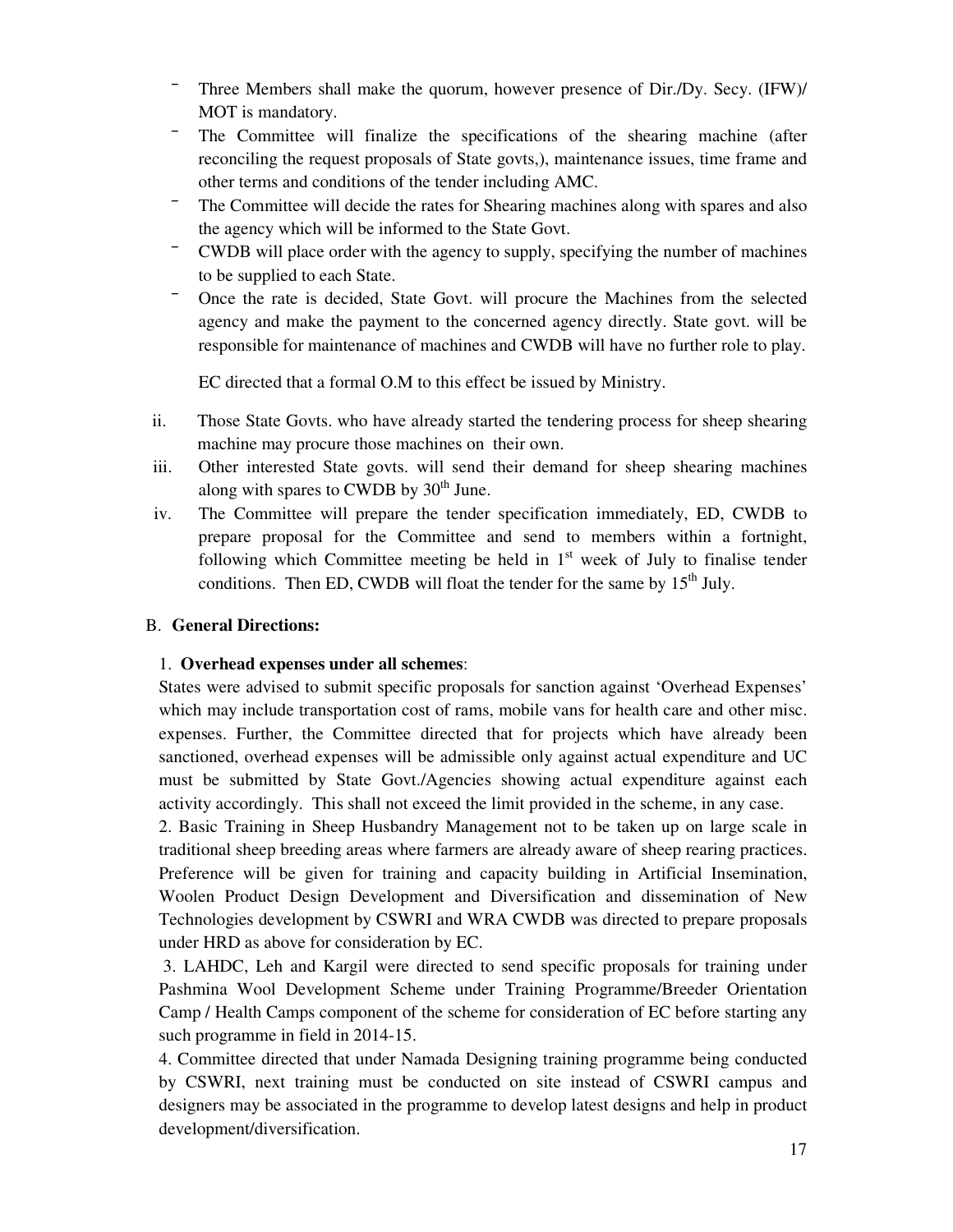5. Some of the state govt. officials stated that it is difficult to get good quality breedable ram within the financial limit of Rs. 5000 /-. It was clarified that additional sanctions may not be possible in XII Plan, State govts can explore beneficiary contribution.

6. DSHO Kargil stated that it is difficult to construct Goat pen within the financial limit of Rs. 15,000. It was clarified that additional sanctions may not be possible in XII Plan, State govts can explore beneficiary contribution.

7. ED, CWDB informed the committee that to ensure remunerative prices to Pashmina goat rearers in Ladakh region, the Ministry of Textiles has constituted a Committee comprising the members as ED, CWDB, DC, Leh and Dy. Secretary (Wool), MOT to suggest a mechanism so that Pashmina Goat rearers get better price for their wool. EC directed that the Committee must submit its report at the earliest.

8. Committee directed WRA to submit a proposal for dissemination of the Outcome of different R&D Projects completed by it to Woollen Industry and various stakeholders for capacity building.

 9. ED, CWDB shall submit a statement showing total projects sanctioned and committed liability and fund remaining under different schemes in  $12<sup>th</sup>$  Plan.

#### 10**. Data regarding raw wool production**:

Increase in Raw wool production is an important success indicator to monitor the progress made in the sector. Presently these figures are compiled by Ministry of Agriculture. **The Committee directed that these figures must be collected by CWDB also from different wool producing states.** States were requested to send the information to CWDB in prescribed format after every four months as they send to Agriculture Ministry. It will be the responsibility of ED, CWDB to collect, compile and inform raw wool production to the Ministry thrice a year.

#### 11. **Data regarding production of woolen items:**

The Production of Woollen Items along with their monetary value is an important success indicator, but presently these figures are estimated by IWMF after consultation with Woollen Industry. Committee directed that ED, CWDB will take up the matter with IWMF/ WOOLTEXPRO and office of the Textiles Commissioner to **put in place a mechanism so that these figures are compiled accurately** and send a report to Ministry in a month's time informing about the mechanism.

12. Regarding the status of CFCs established during  $11<sup>th</sup>$  Plan, ED, CWDB informed that at the Kekri CFC scouring machine has became functional and regular progress report is being received in CWDB office. Regarding CFC established in Ludhiana, a team of CWDB and CSWRI official have been deputed to visit and report by  $20<sup>th</sup>$  June 2014. EC directed to be apprised of the capacity utilization of CFCs in each meeting.

13. Regarding the Angora Wool Development Project sanctioned to Govt. of Manipur, Committee directed that progress of Angora Population Growth and their condition must be monitored properly and Govt. of Manipur shall send a monthly progress report to CWDB as well as to Ministry of Textiles. ED, CWDB will ensure quarterly inspection of the project site by his officers (in coordination with State govt., if required) and release further funds accordingly.

 14. Regarding dissemination of outcome of R&D projects conducted in previous years, EC directed WRA to prepare and circulate (within a fortnight) a note on compliance of directions given in 43<sup>rd</sup> & 44<sup>th</sup> EC meetings, giving details of dissemination of R&D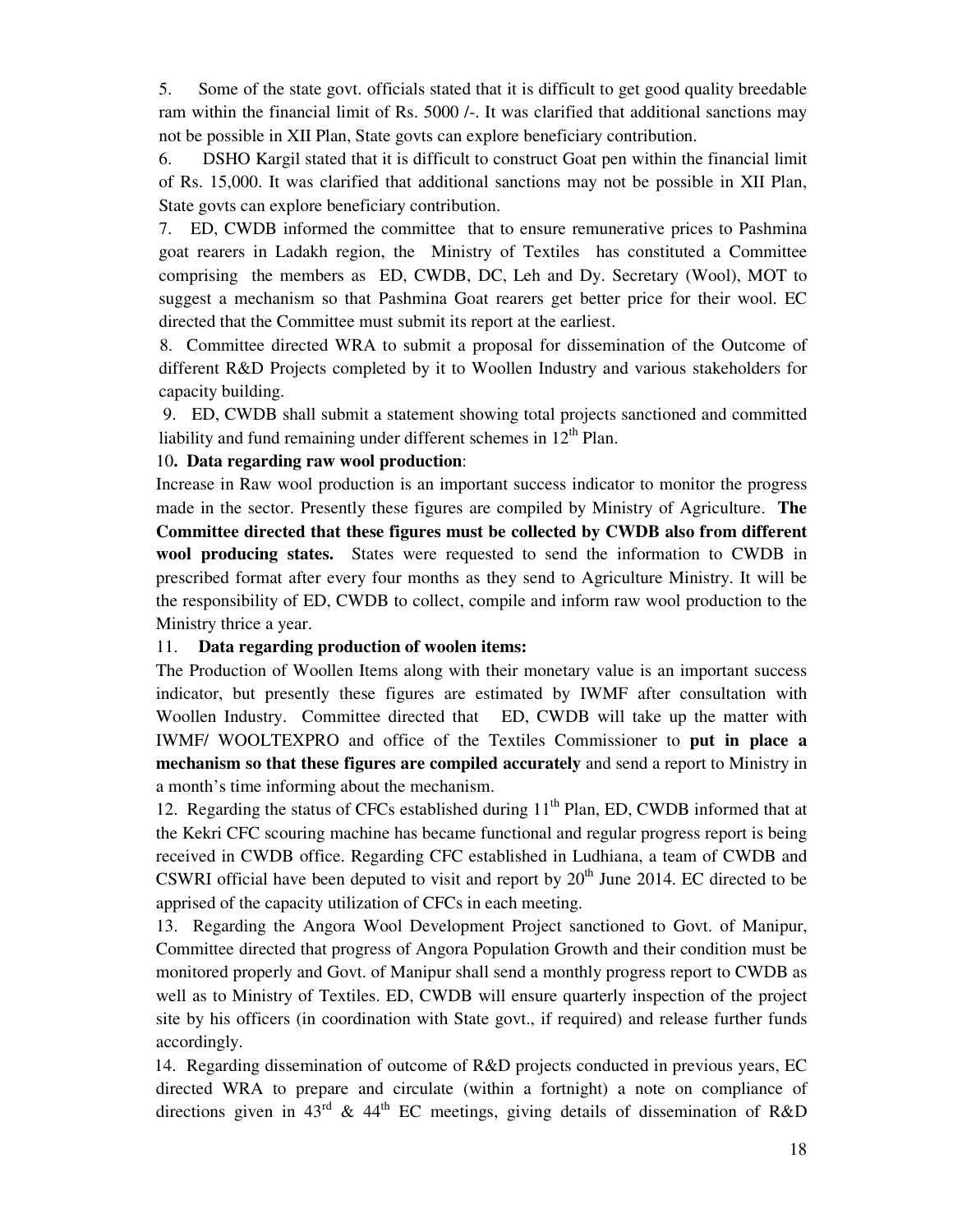outcomes to industry and benefits from them; this will be discussed in detail as a separate agenda item in next EC meeting

15. ED, CWDB stated that Principal Secy., AHD, Govt. of J &K has been requested regarding establishing the Pashmina dehairing plant in Leh. LAHDC was requested to take up the matter with state Govt. and settle the issue so that plant can be established early.

16. ED CWDB stated that a feed plant to prepare Angora Rabbit feed has been installed in CSWRI, Kullu (Garsa) centre and any angora farmer can get feed prepared. An advertisement has also been published in HP newspapers to make aware about this among farmers. ED, CWDB was requested to send a detailed letter to HP & Uttrakhand Govts.' Secretary and Director in this regard, giving the project cost and facilities made available, under intimation to the Ministry, within a fortnight.

Meeting ended with the vote of thanks to the Chair.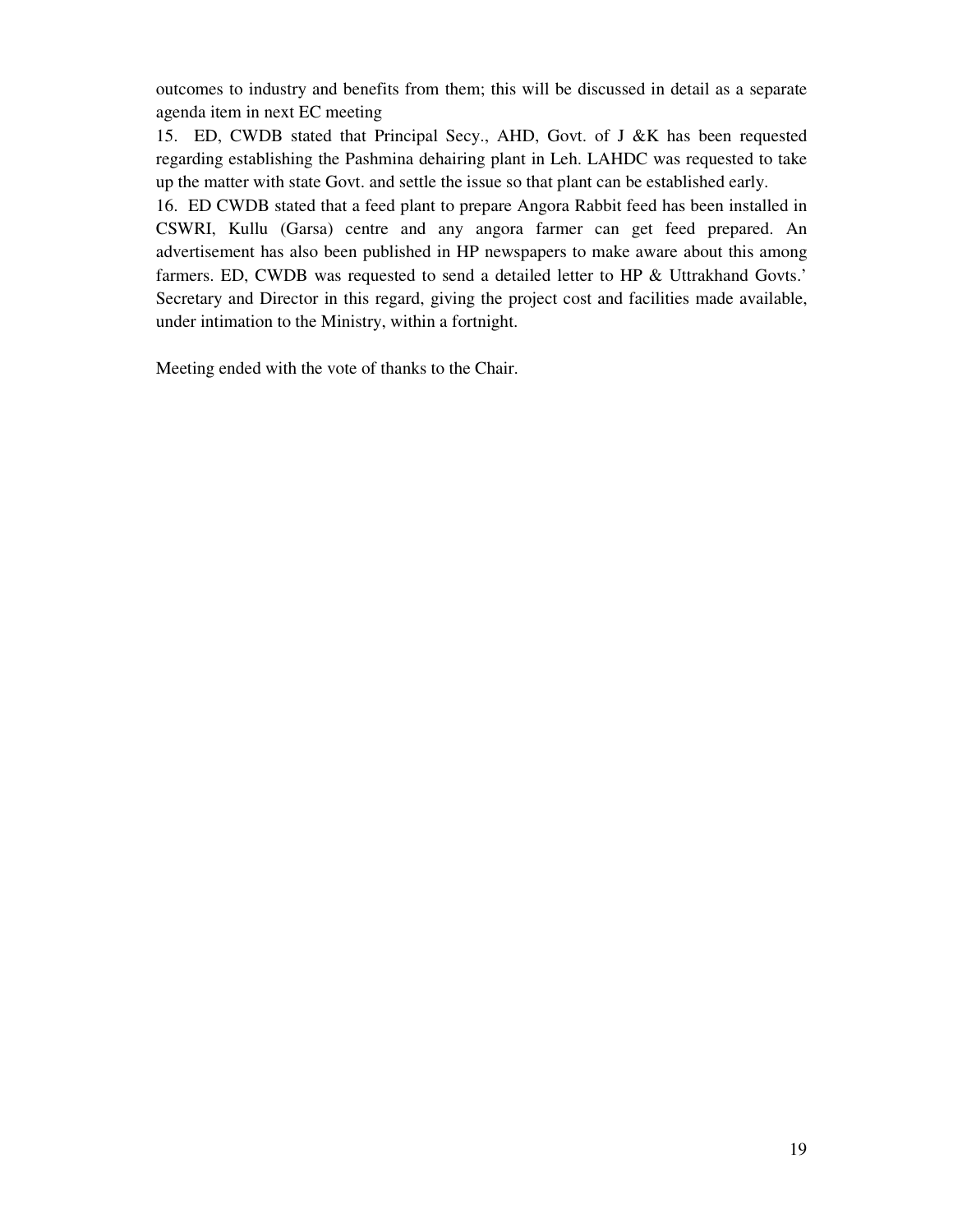# **MINUTES OF 27th PROJECT COMMITTEE MEETING OF CWDB HELD ON 7th November,2014 at JODHPUR**

The  $27<sup>th</sup>$  Project Committee meeting of the CWDB was held on  $7<sup>th</sup>$  November, 2014 at 12.00 noon at to consider and recommend suitable project proposals to the Executive Committee for necessary approval and implementation during financial year 2014-15 & 2015-16.

A. Following members/ representatives of Project Committee participated in the meeting:

- i) Shri K.K. Goyal, Executive Director, CWDB
- ii) Shri Ajay Kumar, Sr. Scientist, CSWRI, Avikanagar, Via Jaipur, Raj.
- iii) Dr. J. P. Nandwani, Sr. Vet. Officer, Office of the Addl. Director, Animal Husbandry Deptt., Govt. of Raj. Jodhpur
- iv) Shri Anurag Purohit, TO, CWDB & Member Secretary, Project Committee.

 Agenda notes along with copies of project proposals were supplied to all the members/ representatives of Project Committee members. The Project Committee examined and discussed project proposals received from different agencies under the schemes of Integrated Wool Improvement & Development Programme (IWIDP).

 After examining each project proposals as recommended by concerned Scheme incharge of CWDB, the Project Committee recommended following project proposals to the Executive Committee (EC) for consideration and approval/ implementation during 2014-15 & 2015-16, as under:

| Name of                 | Proposed        | Proposed          | Cost as per   | Recommendation of Project                       |
|-------------------------|-----------------|-------------------|---------------|-------------------------------------------------|
| Implementing            | Physical target | <b>Total Cost</b> | approved      | Committee                                       |
| Agency                  | as per          | as per            | scheme of     |                                                 |
|                         | approved        | proposal          | Board         |                                                 |
|                         | scheme          |                   |               |                                                 |
| A. Gujarat Sheep        | Distribution of | Rs. 50 lakh       | Rs. 50 lakh   | The<br>Project<br>Committee<br>(PC)             |
| & Wool                  | 1,000 stud      | for $2014$ -      | for $2014-15$ | recommended procurement of 500                  |
| Development             | Rams under      | 15                | @ Rs.         | stud rams with total financial                  |
| Corporation Ltd.        | <b>Breed</b>    |                   | 5,000/- ram   | grant of Rs. $25$ lakhs in $2014-15$            |
| (GUSHEEL),              | Improvement     |                   |               | to GUSHEEL.                                     |
| <b>B.</b> AP Sheep $\&$ | 2 lakh Deccani  | Rs. 138.50        | Rs. 61 lakhs  | <b>The</b><br>recommended<br><b>SWIS</b><br>PC. |
| Goat Dev. Co-           | sheep of 10     | lakhs             | under         | project of 2 lakhs new sheep in                 |
| op. Fed.,               | districts of    | under             | approved      | Telangana State with total grant of             |
| Hydrabad for            | Telangana       | different         | components    | Rs. 61 lakhs. Project areas would               |
| Telangana State         | <b>State</b>    | activities        |               | be other than the existing project              |
|                         |                 | 2014-15           |               | and other<br>Board<br>of<br>then the            |

**I. Sheep & Wool Improvement Scheme (SWIS)**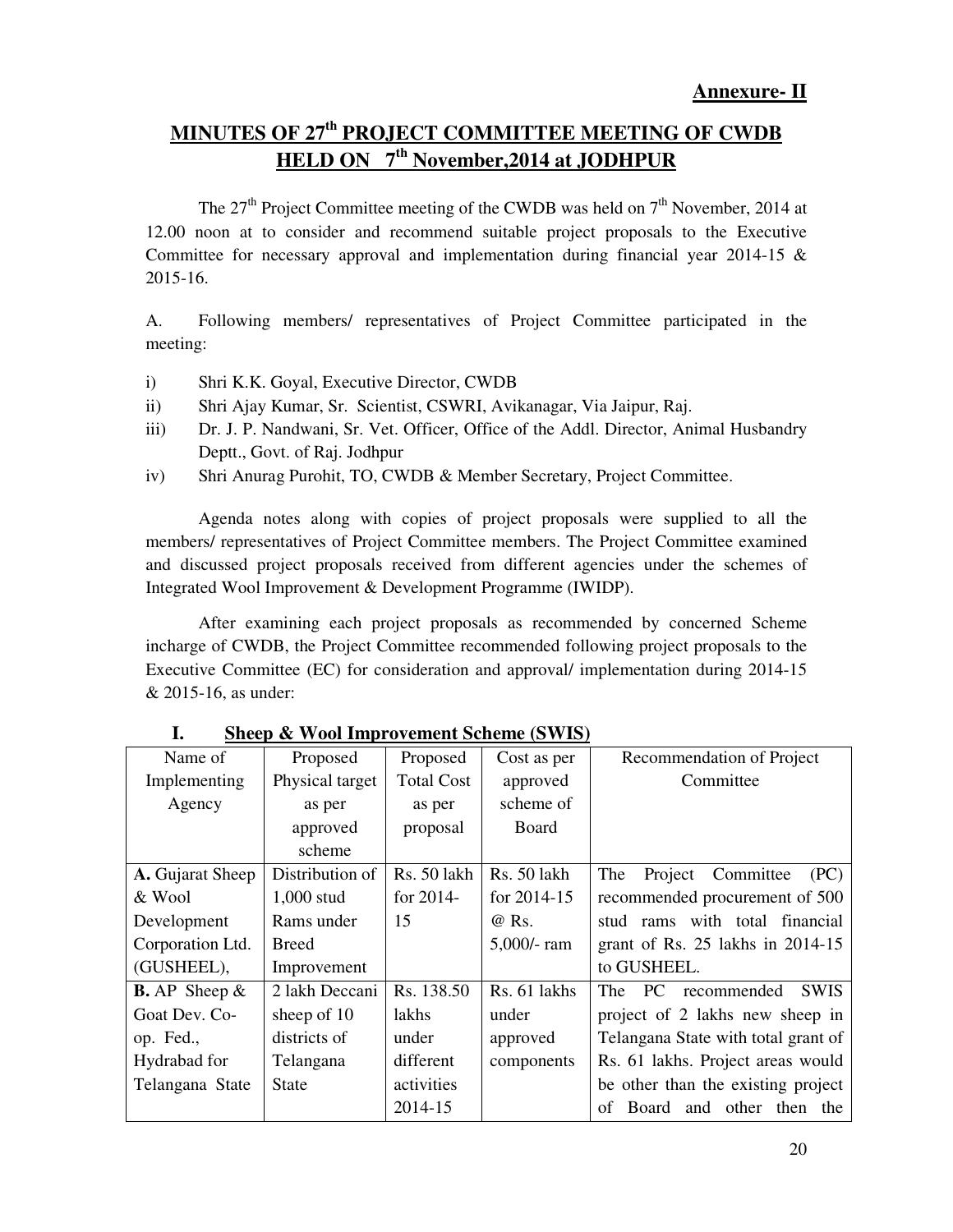| C. Karnataka<br>Sheep & Wool<br>Development<br>Corp., Bangalore | 5 lakh sheep<br>of 10 districts<br>of Karnataka | Total Rs.<br>955 lakhs<br>for 2014-<br>$15 \&$<br>2015-16 | Rs. 305<br>lakhs under<br>approved<br>components | existing sheep covered in on going<br>project. Project will be sanctioned<br>in favour of concerned Sheep $\&$<br>Goat Fed. of Telangana State.<br>The PC recommended<br><b>SWIS</b><br>project of 3 lakhs new sheep (6<br>project areas and 900 rams for 6<br>area) in<br>addition<br>project<br>to<br>existing 2.50 lakhs sheep and<br>project areas would be different<br>and will be decide by Karnataka<br>Sheep Board with total cost of Rs.<br>183 lakhs for 2 years. (108 lakh<br>for HC, 45 lakh for BI of 900 stud<br>rams and Rs. 30 lakh for over<br>head expenses). |
|-----------------------------------------------------------------|-------------------------------------------------|-----------------------------------------------------------|--------------------------------------------------|----------------------------------------------------------------------------------------------------------------------------------------------------------------------------------------------------------------------------------------------------------------------------------------------------------------------------------------------------------------------------------------------------------------------------------------------------------------------------------------------------------------------------------------------------------------------------------|
| D. Animal                                                       | <b>Distribution</b>                             | Rs. 21                                                    | Rs. 15                                           | The<br>PC<br>recommended                                                                                                                                                                                                                                                                                                                                                                                                                                                                                                                                                         |
| Husbandry Dett.,                                                | of 300 stud                                     | lakhs for                                                 | lakhs $(\omega)$                                 | procurement of 300 stud rams                                                                                                                                                                                                                                                                                                                                                                                                                                                                                                                                                     |
| Govt. of U.P.,                                                  | rams $\&$                                       | rams $(\omega)$                                           | $Rs. 5,000/-$ )                                  | with grant of Rs. 15 lakhs in                                                                                                                                                                                                                                                                                                                                                                                                                                                                                                                                                    |
| Lucknow                                                         | strengthening                                   | Rs.                                                       | for rams                                         | 2014-15 and recommended to                                                                                                                                                                                                                                                                                                                                                                                                                                                                                                                                                       |
|                                                                 | of 2 Sheep                                      | $7,000/-$ )                                               | and Rs. $40$                                     | strengthen one Breeding Farm.                                                                                                                                                                                                                                                                                                                                                                                                                                                                                                                                                    |
|                                                                 | <b>Breeding</b>                                 | & Rs. 40                                                  | lakh for 2                                       | (The name of one farm will be<br>given by the IA before the next                                                                                                                                                                                                                                                                                                                                                                                                                                                                                                                 |
|                                                                 | Farms                                           | lakh for 2                                                | Farms                                            | EC meeting)                                                                                                                                                                                                                                                                                                                                                                                                                                                                                                                                                                      |
|                                                                 |                                                 | (@ Rs. 20)                                                |                                                  |                                                                                                                                                                                                                                                                                                                                                                                                                                                                                                                                                                                  |
|                                                                 |                                                 | alkhs)                                                    |                                                  |                                                                                                                                                                                                                                                                                                                                                                                                                                                                                                                                                                                  |
|                                                                 |                                                 | Farms                                                     |                                                  |                                                                                                                                                                                                                                                                                                                                                                                                                                                                                                                                                                                  |

# **II. Human Resource Development & Promotional Activities :**

|    | Activity     | Implementing | Proposed     | Recommendation<br>Project<br>of |
|----|--------------|--------------|--------------|---------------------------------|
|    |              | Agencies     | Requirement  | Committee                       |
|    |              |              | of funds as  |                                 |
|    |              |              | per proposal |                                 |
| 1. | Woollen Expo | Different    | As<br>per    | <b>PC</b><br>The<br>recommended |
|    |              | agencies     | agenda<br>of | independent Expo in favour of   |
|    |              |              | Project      | GUSHEEL, Ahmedabad & HP         |
|    |              |              | Committee    | Wool Fed, Shimla with Rs. 16    |
|    |              |              |              | lakh for each Expo. All the     |
|    |              |              |              | proposals for hiring basis were |
|    |              |              |              | for<br>recommended<br>also      |
|    |              |              |              | organizing at Udaipur, Pune,    |
|    |              |              |              | Jodhpur (3 Expos), Dehradun &   |
|    |              |              |              | New Delhi (NSIC)<br>as<br>per   |
|    |              |              |              | agenda under this component.    |